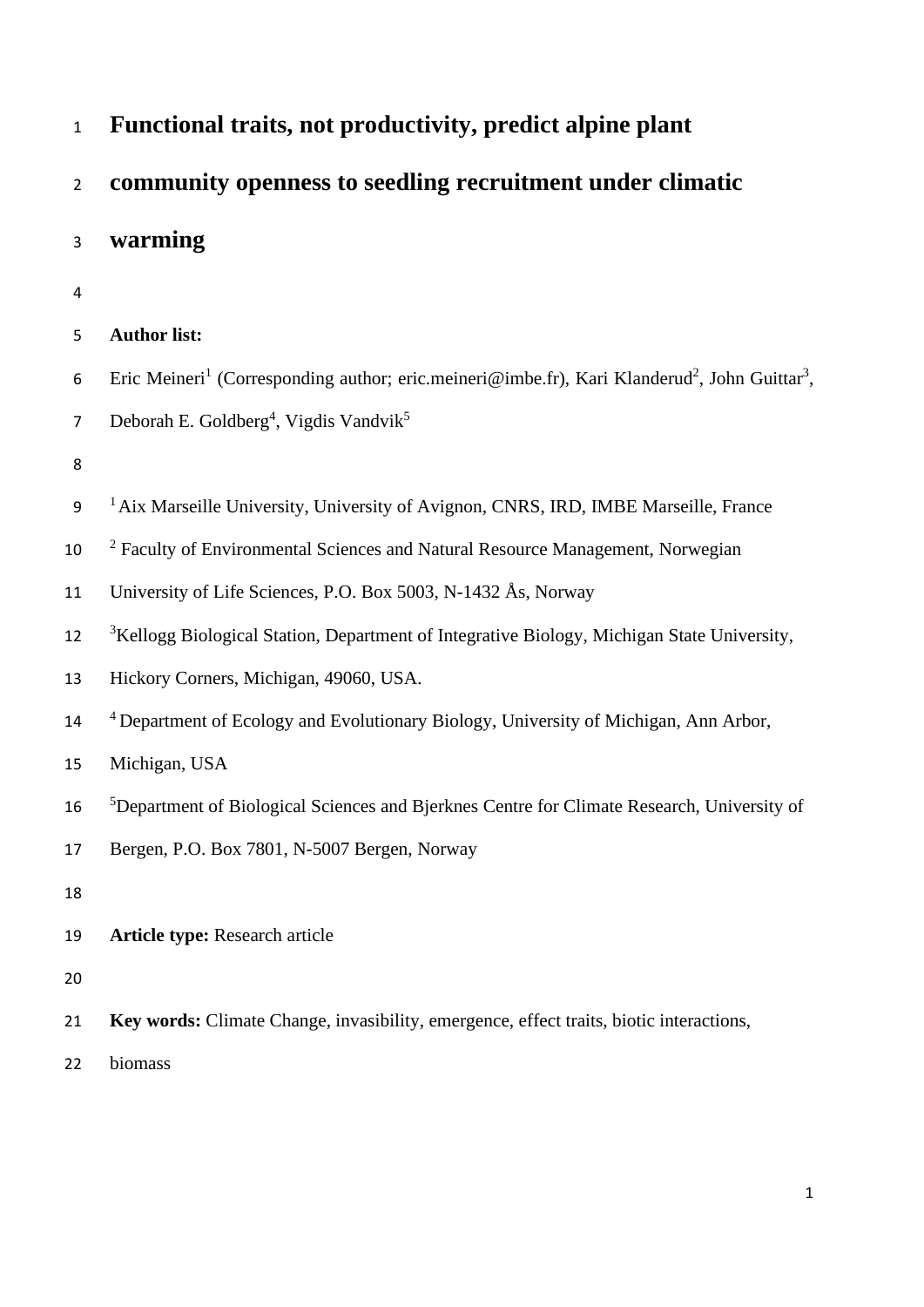## **Abstract:**

 Understanding the degree to which plant communities are open to seedling recruitment is key to predicting how they will be impacted by climate change. We experimentally assessed whether communities assembled under colder climates were inherently more open to recruitment than warmer-climate communities, after controlling for differences in the current climate under which the communities were growing. We then tested whether variation in openness to recruitment could be explained by community biomass or by the plant functional traits of the community.

 The study was conducted in a climate grid of twelve grassland sites across southern Norway, differing systematically in temperature and precipitation. Along a 2000 mm precipitation gradient, we transplanted turfs with intact plant communities from alpine and sub-alpine sites into 2℃ warmer sites, and measured natural seedling emergence in these transplanted turfs vs. locally replanted control turfs at the transplant destination sites. Mixed effect models were used to assess the effect of origin (cold vs warm climate), biomass, and functional trait composition of the communities on seedling emergence. We further assessed variation in these effects across different climatic contexts (the temperature and precipitation gradients).

 Communities originating from colder climates were consistently more open to recruitment, with on average 44% more seedlings emerging, than the locally replanted control communities. The higher rates of seedling emergence in colder-climate communities were attributable to systematic differences in plant functional traits, but not in biomass. The colder- climate communities were composed of species with smaller leaves and lower maximum plant heights; traits that may make these communities less effective at excluding new recruits. These trait-related responses were not significant in the warmest sites and did not very across the precipitation gradient.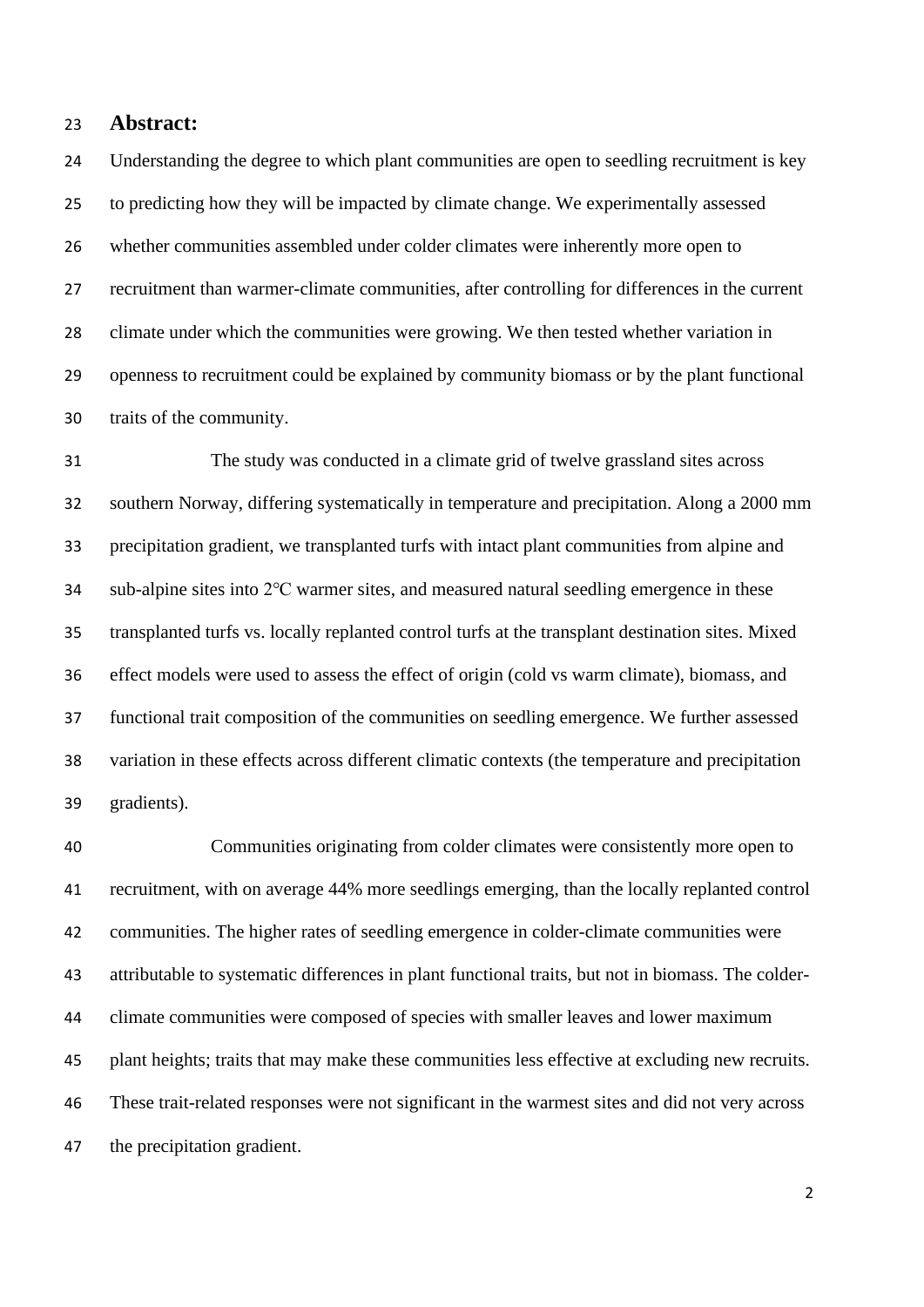- Our results suggest that alpine species lack the competitive effect traits required
- to make their communities resistant to invasion by novel competitors under climate change.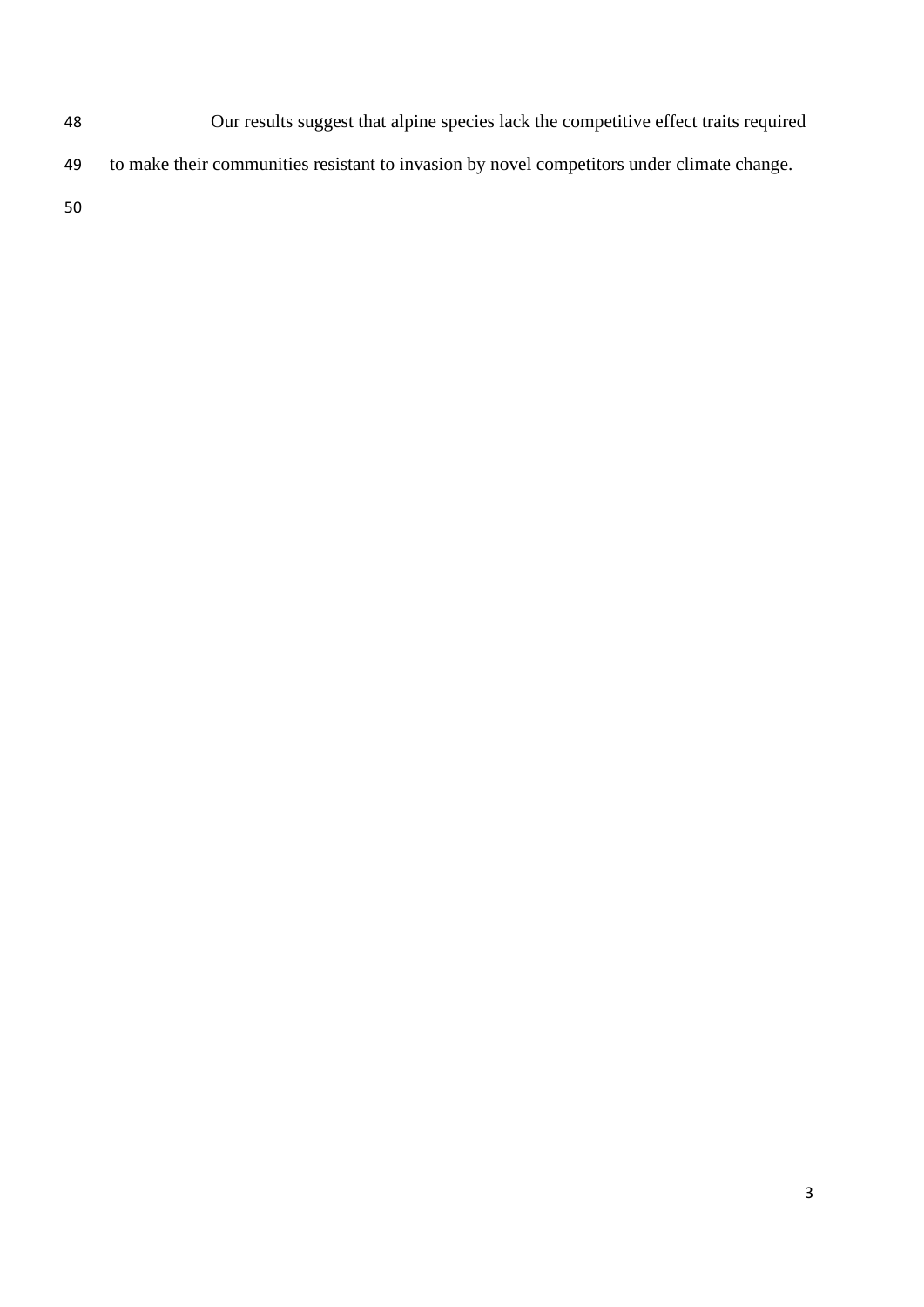## **Introduction:**

 Seedling recruitment is an important process in the life cycle of plants, being a key determinant of population dynamics, rates of community turnover, and species range dynamics [\(Tilman 1997,](#page-23-0) [Walck et al. 2011\)](#page-24-0). Rates of seedling recruitment hence affect diversity across scale, from intraspecific variability to community patterns to regional species pools. The rates of natural seedling recruitment in plant communities are controlled by both abiotic conditions such as temperature and precipitation [\(Meineri et al. 2013,](#page-22-0) [Klanderud et al.](#page-22-1)  [2017\)](#page-22-1), and by biotic characteristics of the community such as vegetation density and biomass [\(Milbau et al. 2013,](#page-22-2) [Klanderud et al. 2017,](#page-22-1) [Frei et al. 2018\)](#page-20-0). Biotic control of seedling recruitment is typically assessed through seed sowing experiments in intact vegetation vs. vegetation removal plots. While experimentally removing biomass often leads to higher recruitment rates [\(Klanderud and Totland 2007,](#page-22-3) [Milbau et al. 2013,](#page-22-2) [Frei et al. 2018\)](#page-20-0), we do not know if smaller-magnitude natural variation in community biomass, such as observed along elevation gradients in response to decreasing temperature [\(Bloor et al. 2010,](#page-20-1) [Kardol et](#page-22-4)  [al. 2010,](#page-22-4) [Klanderud et al. 2015\)](#page-22-5), would be sufficient to render alpine communities more open to seedling recruitment than their warmer-climate sub-alpine or boreal counterparts. Understanding the role of such more subtle changes in community biomass is critical for understanding how climate-related variation in biotic filtering will affect community dynamics under climate change.

 In parallel with biomass changes, the functional composition of vegetation also varies along bioclimatic gradients. In particular, plant functional traits related to competition for light, such as maximum plant height [\(Westoby 1998,](#page-24-1) [Westoby et al. 2002\)](#page-24-2), leaf area and specific leaf area (SLA) [\(Grotkopp et al. 2002,](#page-21-0) [Grotkopp and Rejmánek 2007,](#page-21-1) [Gallagher et al.](#page-20-2)  [2015\)](#page-20-2) all decrease towards colder, alpine climates [\(Dubuis et al. 2013,](#page-20-3) [Guittar et al. 2016\)](#page-21-2). This suggests a potential alternative driver of variation in natural seedling recruitment rates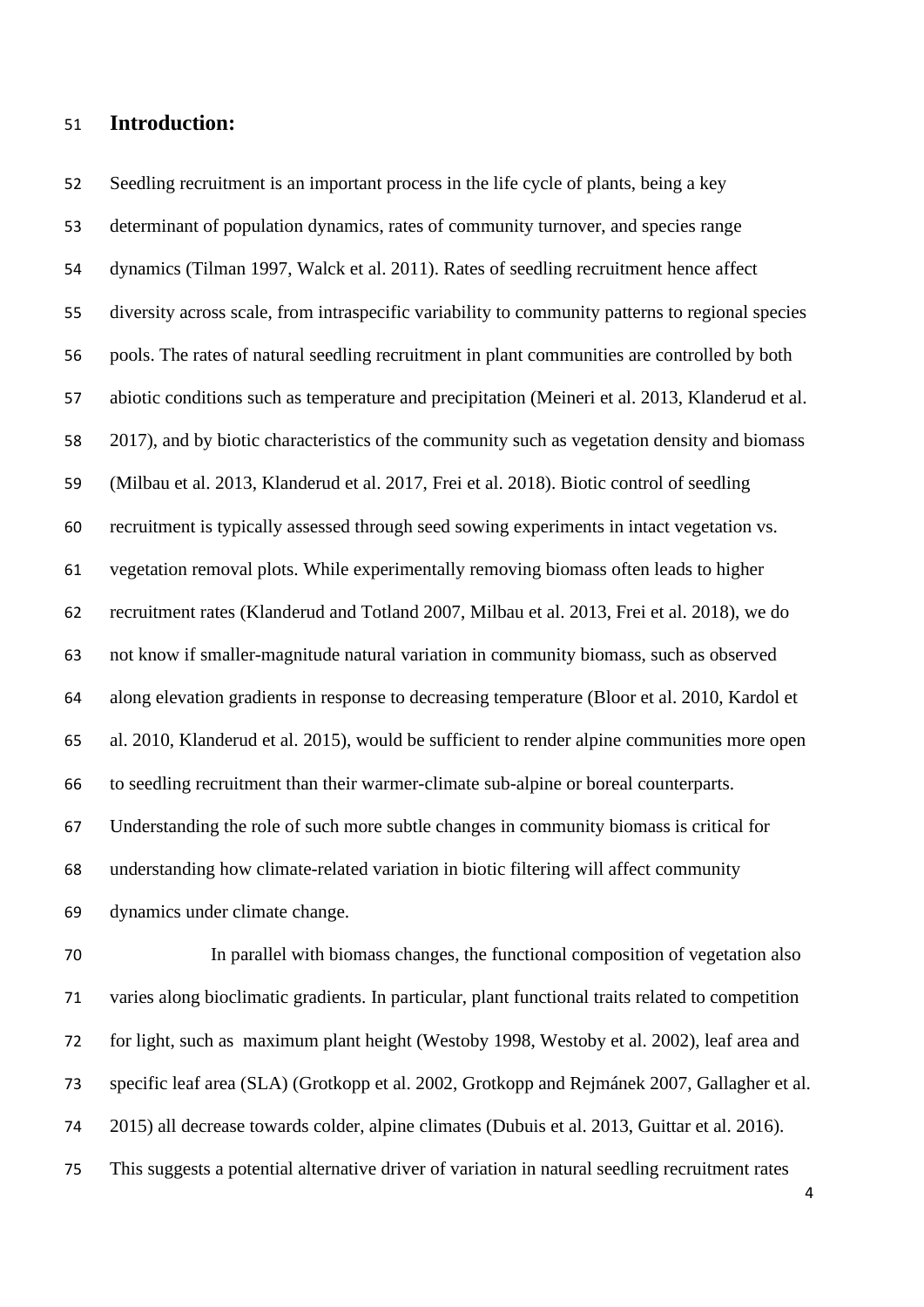along elevation gradients, where the functional composition of the resident vegetation limits seedling recruitment towards warmer climates [\(i.e. the "effect traits" of the vegetation,](#page-23-1) *sensu* [Suding et al. 2008\)](#page-23-1). Note that this potential role of functional traits in affecting recruitment through controlling the competitive effects of the extant community, and hence it's openness to recruitment, is different from the more common "response traits" framework approach which explores how the traits of the colonizing species affects their ability to recruit into new sites (e.g. [Dolezal et al. 2016,](#page-20-4) [Dolezal et al. 2018\)](#page-20-5). Until now, very few studies have used functional trait-based approaches to explore the role of community effect traits in controlling variation in seedling recruitment rates across communities [\(but see Blonder et al. 2018\)](#page-20-6). In this study, we ask if colder-climate alpine or sub-alpine communities are

 inherently more open to recruitment than warmer-climate sub-alpine or boreal communities, respectively. We use an "effect traits" framework to investigate the extent to which differences in community openness to recruitment are related to plant community biomass and/or to the functional trait composition of the extant vegetation. These are important questions in a climate change context because higher inherent community openness of colder- climate communities would translate into lower biotic resistance to colonization from warmer-climate species, and hence potentially higher and faster onset of negative impacts from novel competitors [\(Alexander et al. 2015\)](#page-19-0). Because community characteristics such as biomass and mean trait values associate with climate [\(Wright et al. 2005,](#page-24-3) [McGill et al. 2006,](#page-22-6) [Violle et al. 2007\)](#page-24-4), it is non-trivial to disentangle their effects from the direct effects of climate on recruitment (e.g., through variation in seed availability or germination). To solve this, we performed a whole-community transplant experiment where intact grassland vegetation turfs (25 x 25 cm) were moved from alpine and sub-alpine sites to sub-alpine and boreal sites, respectively, resulting in a ca. 2℃ experimental warming treatment (Fig 1). The transplanted colder-climate 'foreign' communities and their paired locally replanted control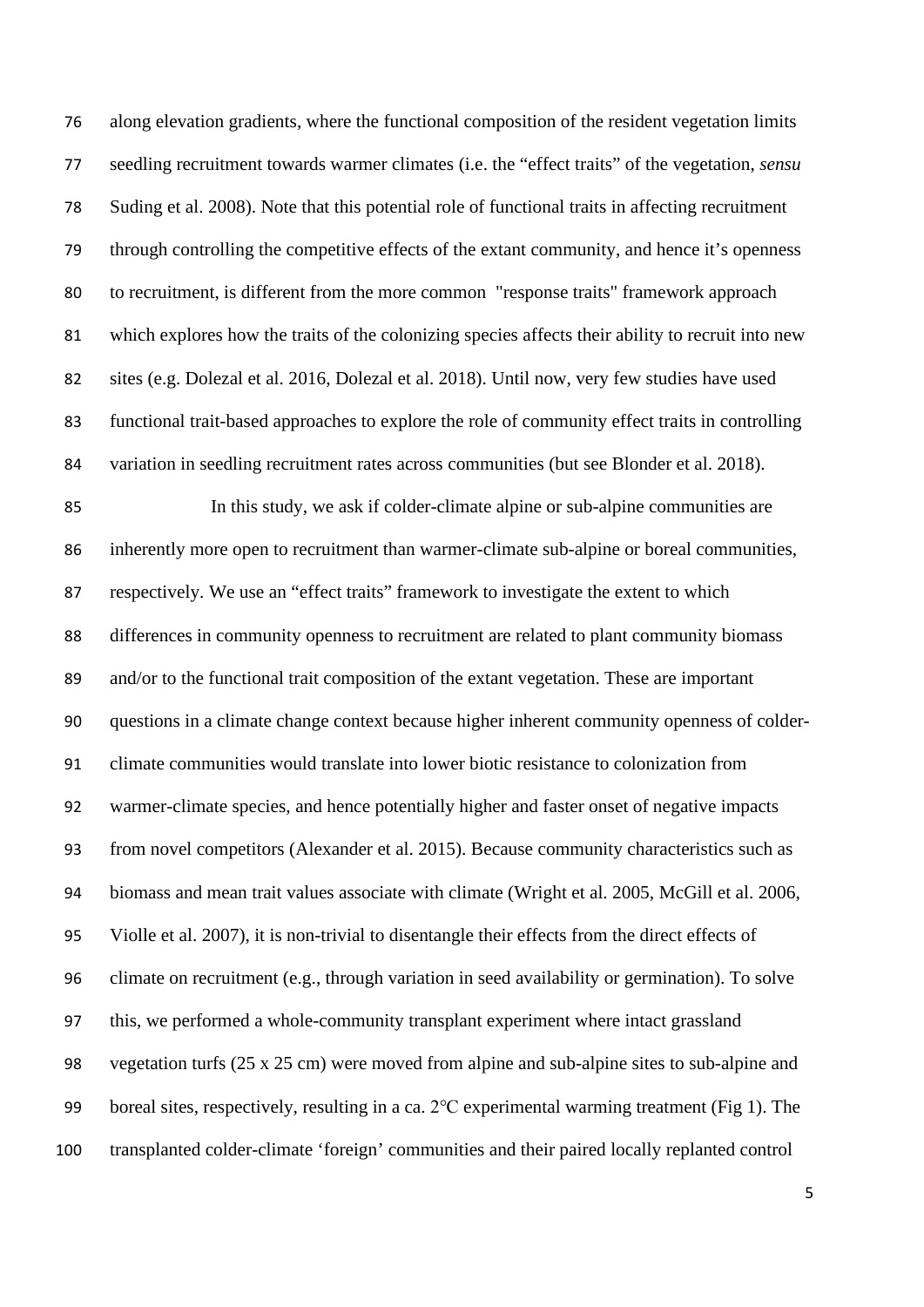communities thus differ in the climate under which they assembled, and hence in vegetation structure and trait characteristics [\(Guittar et al. 2016\)](#page-21-2), but were exposed to the same climates and other biotic and abiotic site conditions during the experimental trials.

 We thus compared community openness to recruitment between paired higher- elevation plant communities transplanted to warmer climate and locally replanted control plant communities two years after transplantation. Community openness to recruitment was approximated by quantifying natural seedling emergence in each turf, which captures the first step in the seedling recruitment process. By focusing on the first and critical step in the seedling recruitment process [\(Graae et al. 2011,](#page-21-3) [Guittar et al. in review\)](#page-21-4), we isolate variation in and drivers of colonization success *per se*, and avoid confounding this event with later life- history stages such as differential survival due to the various processes operating on the already-emerged seedlings (plant-plant interactions, predation, etc.). As such, our study tests the biotic resistance of higher-elevation biodiversity to colonization by seed in the face of climate change. The transplant experiment was performed under two temperature regimes; alpine-to-sub-alpine transplants and sub-alpine-to-boreal transplants (Fig. 1), each replicated under four precipitation levels (ca. 600 – 2700 mm of annual precipitation) allowing assessment of climate context-dependencies and hence the degree of generality of responses. 118 Specifically, we ask: 1. Does community openness to recruitment vary systematically along climatic gradients? 2. Do community biomass and functional trait composition vary along climatic gradients? If so, do these differences in biotic characteristics remains after placing colder- and warmer-climate communities under similar climatic conditions?

 3. If such climatically driven differences in community openness to recruitment exist, are they associated with differences in community biomass and/or with differences in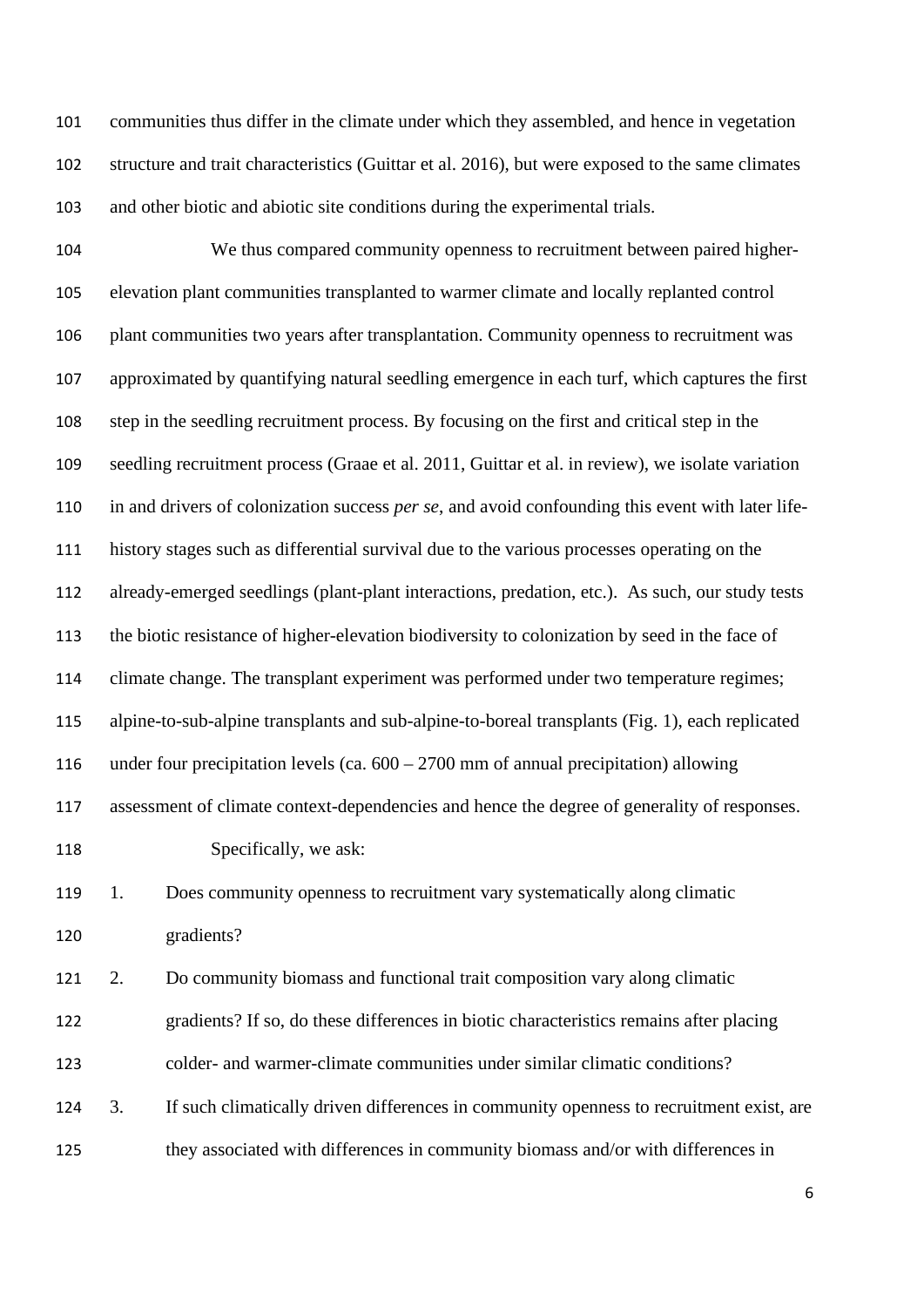| 126 |    | community functional trait composition between the colder-adapted and the warmer-         |
|-----|----|-------------------------------------------------------------------------------------------|
| 127 |    | adapted communities?                                                                      |
| 128 | 4. | Are there climatic context-dependencies in these associations along temperature           |
| 129 |    | and/or precipitation gradients?                                                           |
| 130 |    | We hypothesize greater community openness to recruitment in colder-climate communities    |
| 131 |    | because of lower vascular plant biomass and/or dominance by species that have traits that |
| 132 |    | render them poorer competitors for light.                                                 |
| 133 |    |                                                                                           |
|     |    |                                                                                           |

## **Material and methods**

## **Study design**

 We used twelve calcareous grassland sites in southern Norway, situated in a climate 'grid' 137 where three levels of summer temperature (alpine ca 7.5°C; sub-alpine ca 9.5°C; boreal ca 138 11.5°C) are replicated across four levels of annual precipitation (1 = continental ca 600 mm; 2 139 = sub-continental ca 1200 mm;  $3 =$  sub-oceanic ca 2000 mm;  $4 =$  oceanic ca 2700 mm). The climatic grid was designed using interpolated data from the normal period 1961-1990 at a resolution of 100 m (Norwegian Meteorological Institute, [www.met.no\)](http://www.met.no/).

 We selected the sites to keep vegetation type, bedrock, slope, aspect, land-use regime and history as constant as possible across sites. All sites were fenced to avoid animal disturbance, but mowed at the end of each growing season to mimic a standardized grazing regime [\(see Klanderud et al. 2015 for additional informations\)](#page-22-5). All the plant communities were within the phytosociological association *Potentillo-Festucetum ovinae* in the alpine, tending towards *Potentillo-Polygonum vivipari*, and in some lowland sites tending towards *Nardo-Agrostion tenuis* [\(Fremstad 1997,](#page-20-7) [Meineri et al. 2013,](#page-22-0) [Klanderud et al. 2015\)](#page-22-5).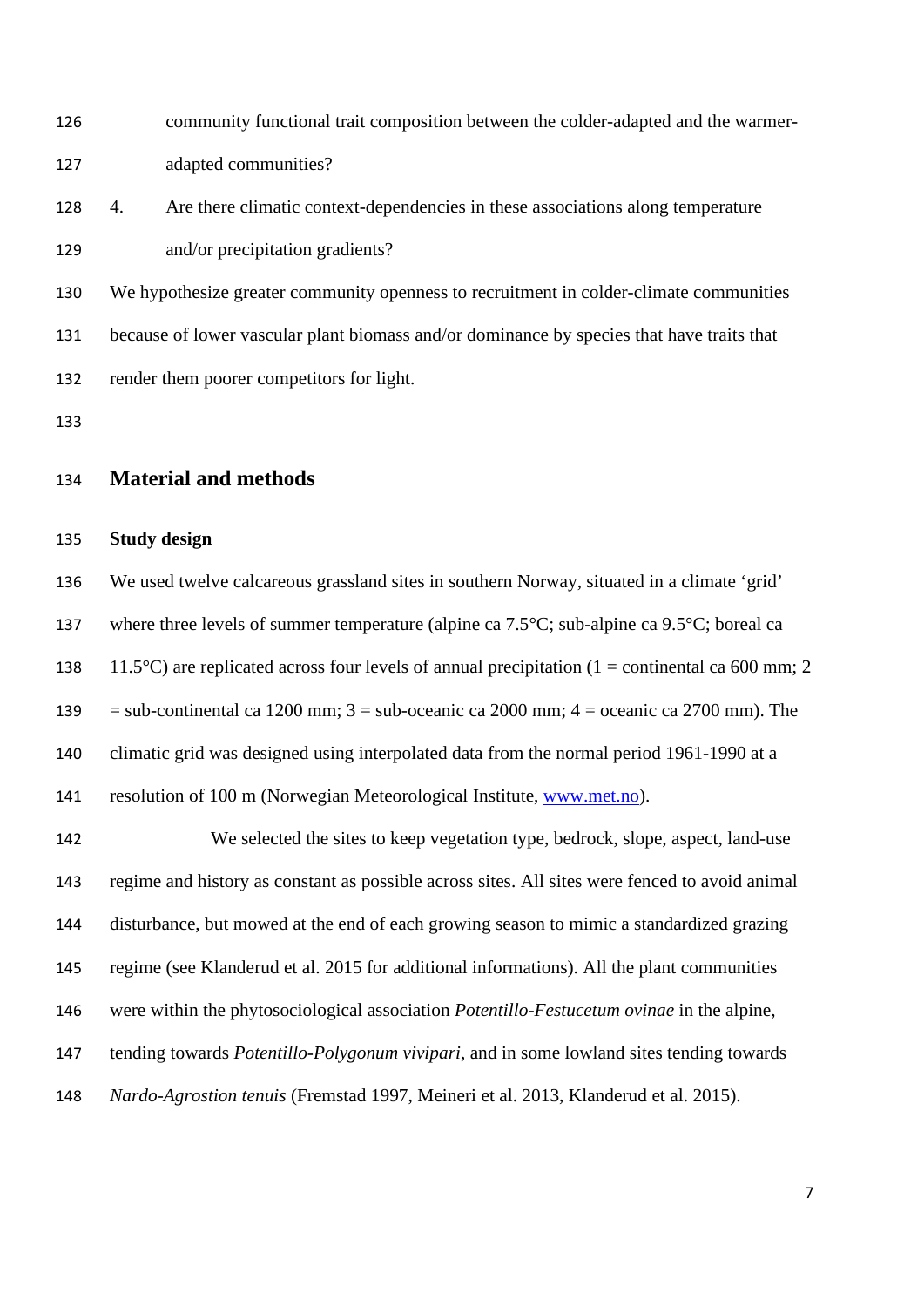Within each site, we selected five replicate blocks within a patch of the target 150 grassland. Within each block, two  $25*25$  cm<sup>2</sup> plots were assigned randomly to the two treatments. The two turfs were cut and dug out to a depth of 5 to 10 cm, depending on the rooting depth. One of the cut turfs was replanted at the same site and the other was transplanted into a site one level warmer at the same precipitation level in the climate grid. At each site and block, the analyses described below contrast locally replanted turfs (hereafter warmer-climate communities or controls) vs. transplanted turfs originating from a colder climate (hereafter colder-climate communities or transplants) two years after transplantation. The two-year delay between transplantation and data collection removes any effects of differences in current climate or other site-level factors between the control and transplanted communities. The experiment thus explicitly quantifies the openness to recruitment of communities that were assembled under a colder relative to a warmer climate, while controlling for the current climate and other abiotic conditions during the experimental trial (Fig. 1). A total of 80 transplanted and locally replanted turfs were used in the study, which is part of a larger experiment that also contained intact control plots (i.e., not dug out and replanted) as a control of the transplantation treatment *per se*. Preliminary analyses showed that community openness to recruitment (see below) was slightly higher in locally replanted controls than in these untouched plots (mixed effect linear models nested on block within site, p.value=0.048) for the main effect of plot replanting. We therefore used the locally replanted plots as controls for the remainder of this study to eliminate any effects of the transplantation process itself.

 The species richness of vascular plants recorded within the turfs ranged from 10 171 to 40 species, with a mean canopy height of  $9 \pm 6$  cm (SD) [\(Guittar et al. 2016\)](#page-21-2).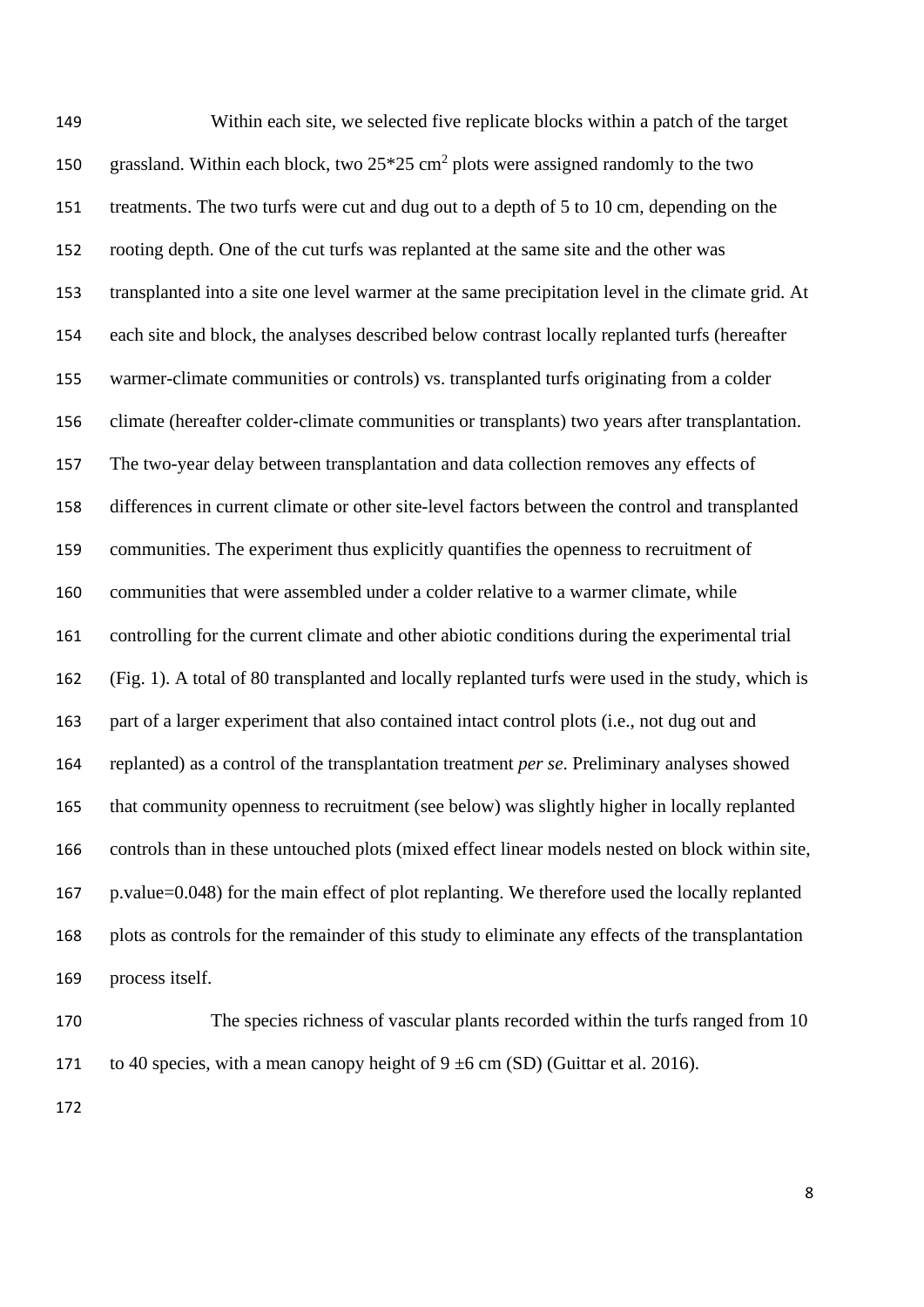#### **Seedling counts and vegetation sampling**

 We used the total number of naturally occurring dicotyledonous seedlings emerging within each turf as a measure of community openness to recruitment. We excluded graminoids because of difficulties in distinguishing monocotyledonous seedlings from clonal offshoots. In 2011, we counted all dicotyledonous seedlings with visible cotyledons in each turf. The survey was conducted at peak growing season, which is in the two first weeks of August at these sites. This timing of the census enabled a fairly comprehensive index of total dicot emergence, but with the trade-off that many of the seedlings were not yet identifiable to species. Indeed, some species in this system require several years for fully mature leaves to appear and allow confident identification.

 To characterise the community, vegetation analyses of all turfs were conducted at peak season in 2009, before transplantation, and again in 2011. We recorded the percentage cover of each vascular plant species in each turf, and the total cover of all vascular plants and bryophytes. Height of vascular plants and height of the moss layer were recorded at four fixed positions within each turf during each census, and averaged to obtain one value per variable, turf and census. For each turf, we calculated a biomass index for vascular plants (*Vbryo*) and bryophytes (*Bbryo*) as:

190  $B_{\text{vasc}} = \text{COV}_{\text{vasc}} \times H_{\text{vasc}}$ 

$$
B_{bryo} = COV_{bryo} \times H_{bryo}
$$

 Where *COVvasc* and *COVbryo* are the total percentage cover of vascular plants and bryophytes, respectively; and *Hvasc* and *Hbryo* are the average height of vascular plants and the bryophyte layer, respectively.

 We assembled data on three plant functional traits, specific leaf area (SLA; 196  $m^2/kg$ ), leaf area (mm<sup>2</sup>) and potential maximum plant height (hereafter plant height; m), related to competition for light [\(Grime 2001,](#page-21-5) [Suding et al. 2005\)](#page-23-2). Data on SLA and leaf area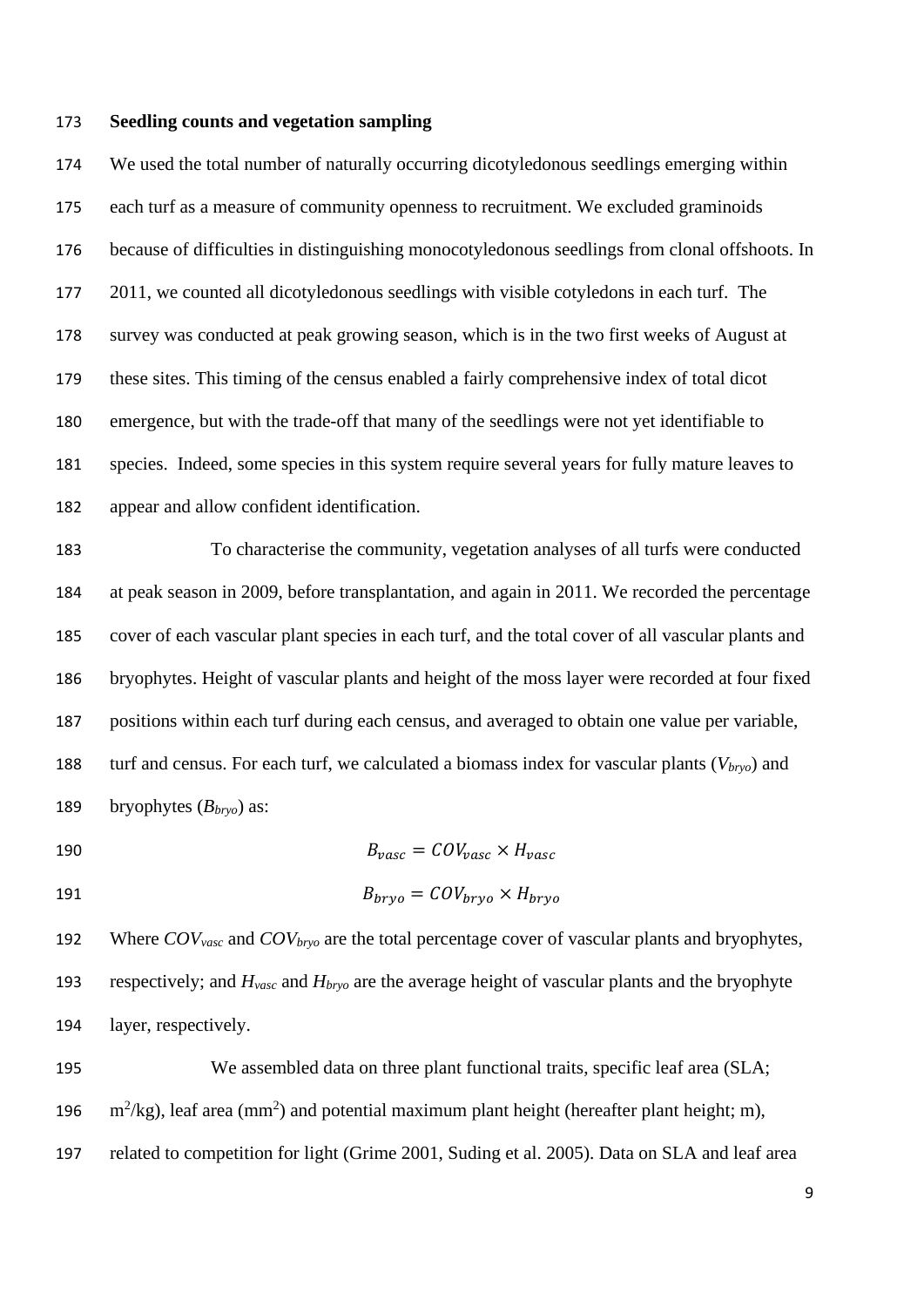were derived from a combination of field measurements using the protocols described in [Cornelissen et al. \(2003\)](#page-20-8) and, for rare species where field measurements were not feasible, from the LEDA database [\(Kleyer et al. 2008\)](#page-22-7). Plant height was derived from [Lid and Lid](#page-22-8)  [\(2005\)](#page-22-8) Nordic Flora. A full description of the trait collection and database is available in [Guittar et al. \(2016\)](#page-21-2). All trait values were log-transformed to better achieve normal distribution criteria, and to prevent relatively small differences among species, which can be biologically relevant, being overpowered by larger ones [\(Májeková et al. 2016\)](#page-22-9). For each trait, plot, and census, community weighted means (CWMs) were calculated as the average across species of the trait value of each species found in the plot x its percentage cover in that plot. We did not detect any strong collinearity between the three CWMs.

#### **Statistical analyses**

 We used a log-linear mixed effect model to test if colder-climate communities were more open to recruitment than warmer-climate communities. Specifically, the model compared the natural seedling emergence recorded in each locally replanted control turf to the emergence in the paired transplanted turf originating from a colder site. This approach focuses on differences based on climatic origin while experimentally controlling for abiotic factors between the sites (Fig. 1).

 We then compared the measured biotic characteristics (biomass of vascular plants and bryophytes, CWM of the traits SLA, leaf area, and plant height) between the control warmer-climate communities and transplanted colder-climate communities both before and two years after transplantation, using linear mixed effect models.

 Finally, we determined whether differences in community characteristics between control warmer-climate and transplanted colder-climate communities could explain differences in seedling emergence between the turfs, using linear mixed effect models. We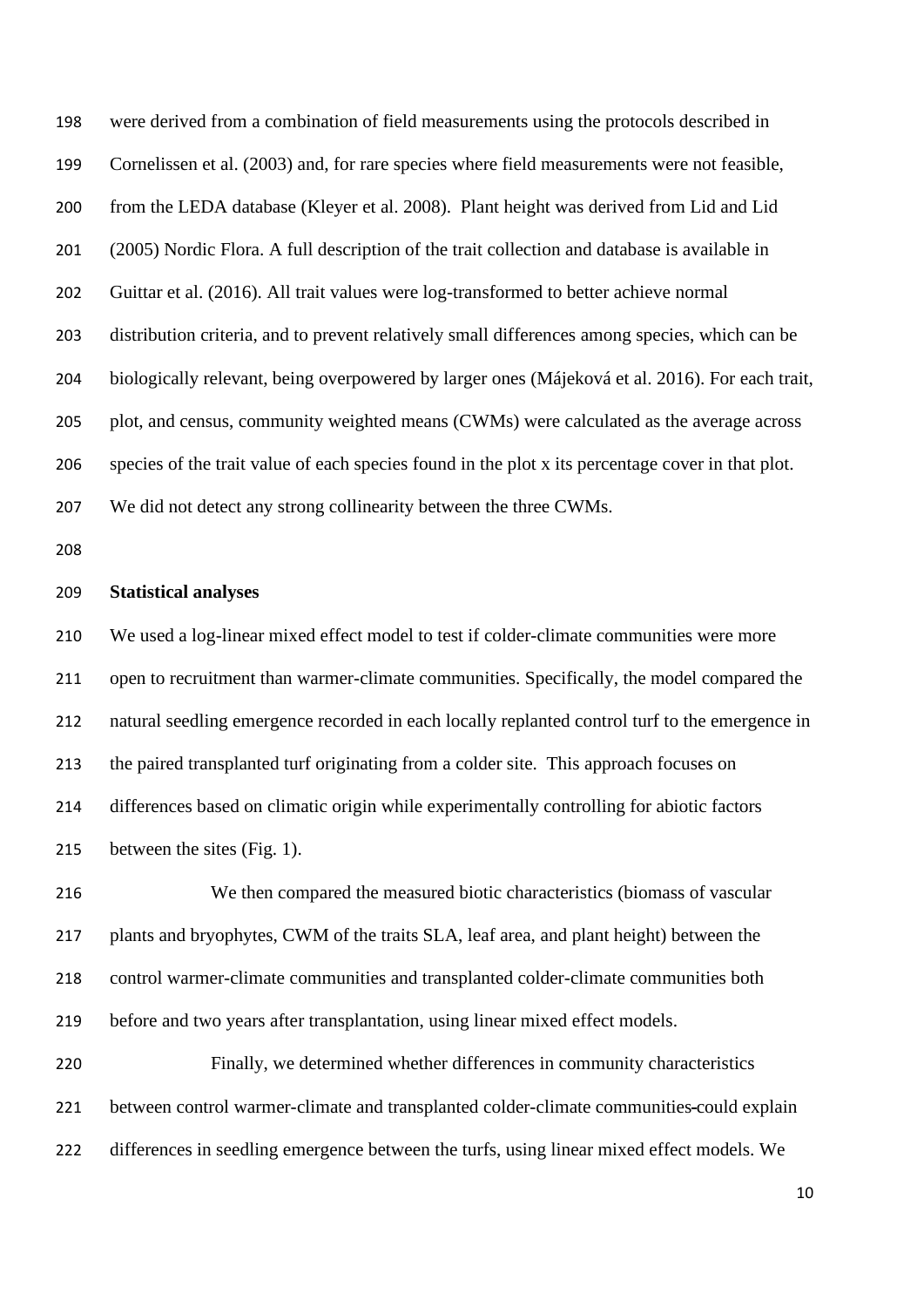regressed differences in seedling emergence between local control warmer-climate and transplanted colder-climate communities (hereafter: Δ seedling.emergence) against 225 differences in community characteristics between the same communities (hereafter:  $\Delta$ 226 vascular.plants,  $Δ$  bryophytes,  $Δ$  SLA,  $Δ$  leaf.area,  $Δ$  plant.height). These analyses were based on seedling and vegetation data two years after transplantation. A separate model was fitted for each individual biotic characteristic to avoid overfitting models and to ease interpretation.

 In all models, interpolated values of site temperature and precipitation, as well as their interactions with the treatment (control vs. transplant) were included as covariates to assess if the patterns varied systematically with the climatic context. When such interactive effect were found significant, we ran additional separate mixed effect models for each gradient level in order to assess where along the gradient(s) transplanted colder community turfs differed significantly from the control communities. We used interpolated climate data in all models. However, temperature measurements at 2m height recorded during the summer 2011 were highly correlated with the interpolated temperature data (Pearson correlation coefficient = 0.98). Temperature and precipitation did not strongly correlate with our hypothesized explanatory variables (traits and biomass), excluding potential multicollinearity issues.

 For the two first models, assessing if natural seedling emergence and biotic community characteristics differed between local control warmer-climate and transplanted colder-climate communities, destination block nested within destination site was included as a random variable. This enabled us to contrast paired control - versus transplanted communities in the same blocks and sites, and to control for the experimental design (i.e., avoiding pseudo- replication). A observation-level random term was also included in the model assessing seedling emergence to control for over-dispersion [\(Harrison 2014\)](#page-21-6). For the last model, 247 relating  $\Delta$  seedling.emergence to the  $\Delta s$  of community characteristics, only site was included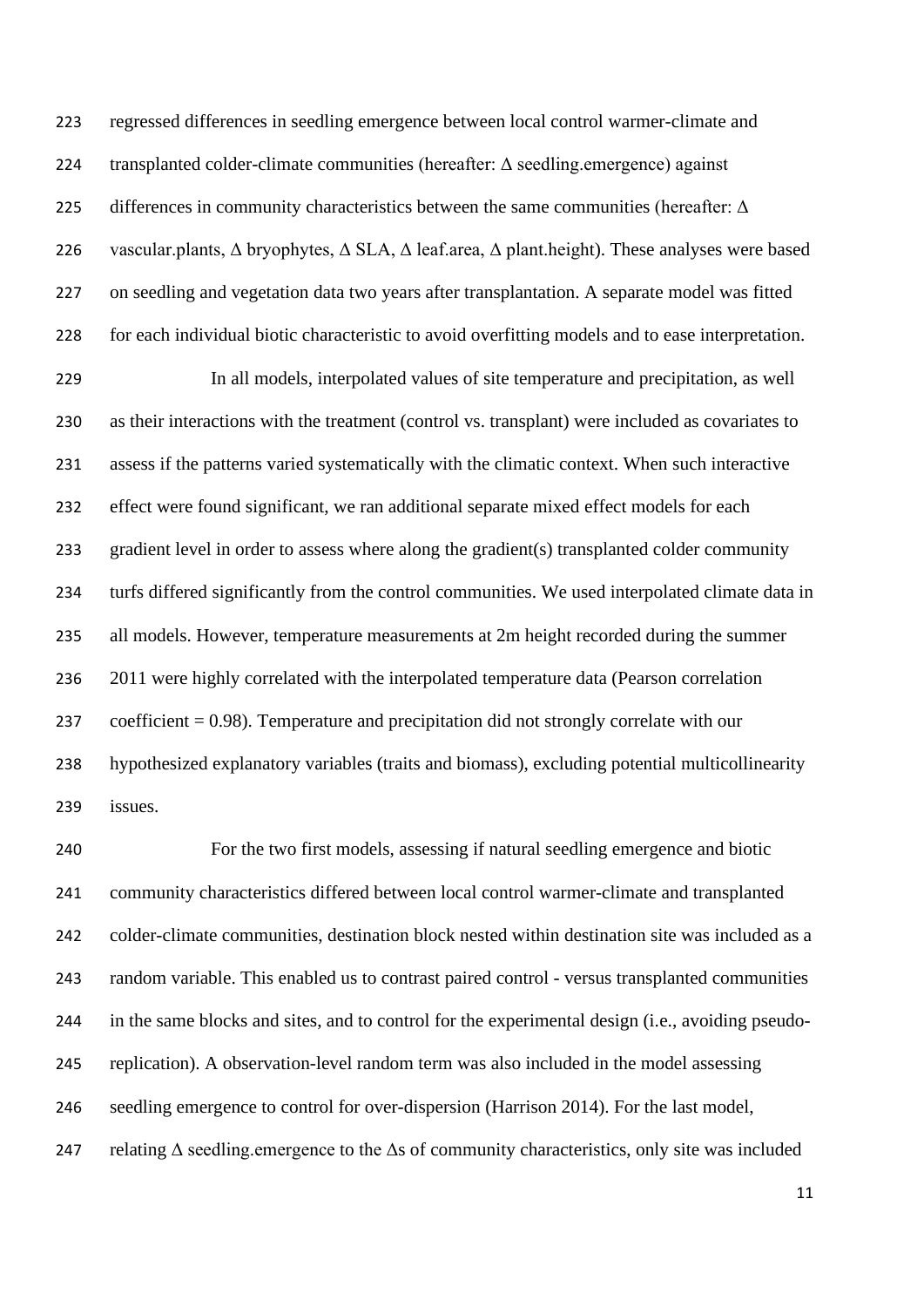as a random term in the analyses as the records from the paired control and transplanted community in each block were combined into one single data point.

 Three turf pairs were clear outliers due to very high seedling numbers and were omitted from the analyses (this was due to locally high densities of annual *Euphrasia* spp. seedlings in these plots). The intercepts of all models were set at the sub-alpine sites and average precipitation. Precipitation was expressed in 100 mm units to obtain coefficients of similar magnitude for the two climate variables. Centering the models was chosen over full standardization in order to keep the units of the variables for their respective model coefficients and thus facilitate their quantitative interpretation. Stepwise backward variable selections were applied based on maximum likelihood ratio tests to meet the principle of parsimony and avoid overfitting models. All analysis were run in R [\(R Development Core](#page-23-3)  [Team 2018; version 3.5.2\)](#page-23-3) and all models were fitted with the packages lme4 [\(Bates et al.](#page-20-9)  [2015; version 1.1-20\)](#page-20-9) and lmerTest [\(Kuznetsova et al. 2015; version 3.1-0\)](#page-22-10).

#### **Results:**

263 An average of 169.6 seedlings/ $m^2$  emerged in the turfs transplanted from colder sites whereas 264 116.8 seedlings/ $m^2$  emerged in the warmer-climate control turfs. Seedling emergence was thus on average 44% higher (based on raw means; +58% according to the model estimate) in 266 communities originating from  $2^{\circ}$ C colder climates (p = 0.003, Table 1, Fig. 2). This means that the communities assembled under a colder climate are significantly more open to the early stages of seedling recruitment, after experimentally controlling for the effects of the current temperature. The magnitude of this effect was unaffected by climate, as we found no significant interactions between the treatment effect and the site position across the climate grid.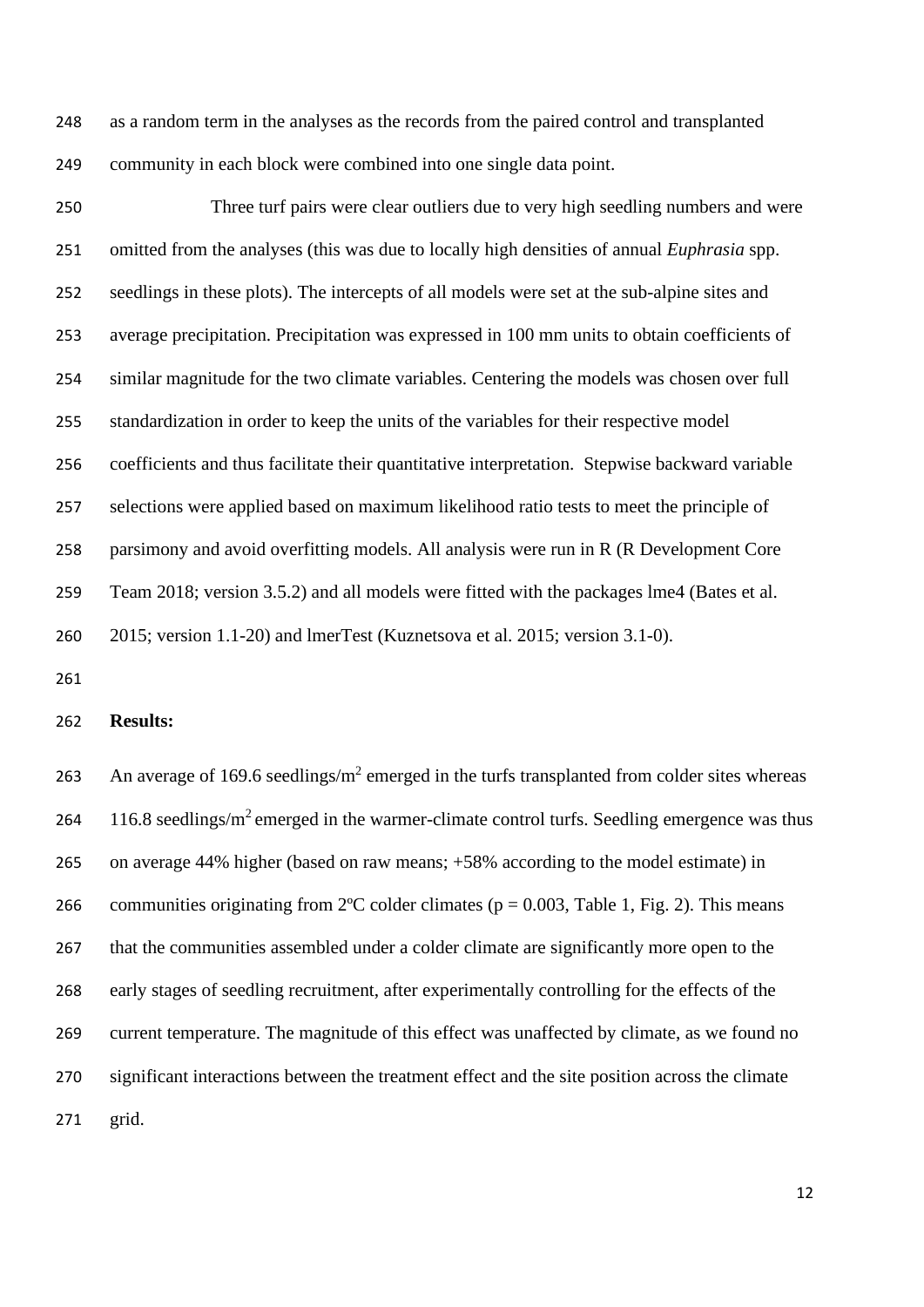In 2009, before the onset of the experiment, all community characteristics except vascular plant biomass were significantly lower in alpine communities compared to 274 subalpine communities  $(p<0,001$  in all models). Vascular plant biomass  $(p=0.041)$ , bryophyte 275 biomass ( $p<0.014$ ) and CWM plant height ( $p<0.001$ ) were also lower in subalpine relative to boreal communities (Table 1, Fig. 3). On average, for each colder 'step' along the temperature gradient, vascular plant biomass decreased by 25%, bryophyte biomass decreased by 56%, SLA decreased by 2.4% , leaf area decreased by 3.5%, and plant height decreased by 36% (based on raw means; note that for biomass this is based on the subalpine-boreal contrast and for SLA on the alpine-subalpine contrast, as the other contrasts were not significant for these variables; Table 1, Fig. 3).

 Most of these differences in characteristics between transplanted communities and controls remained significant two years after the plots had been transplanted to experience the same climate, albeit with smaller magnitudes (Table1, Fig. 3). Of the original differences in community characteristics between colder- and warmer-climate communities, 35% remained for vascular plant biomass (as for the original effect, this difference was found only between sub-alpine and boreal sites), 67% for bryophyte biomass, 75% for SLA (as for the original effect, only between alpine and sub-alpine sites), 74% for leaf area, and 37% for plant height, (Table 1, Fig 3).

290 Among these community characteristics, only CWM leaf area (p=0.005) and CWM plant height (p<0.001) could explain differences in seedling emergence between the local controls and transplanted colder-climate communities (Table 2, Fig.4, Appendix S1). The models indicate that the consistently higher openness to seedling recruitment in colder- climate communities was associated with higher abundance of plants with lower stature, and with smaller leaves. However, for both leaf area and plant height, these correlations were only found for alpine communities transplanted to sub-alpine sites, as indicated by the significant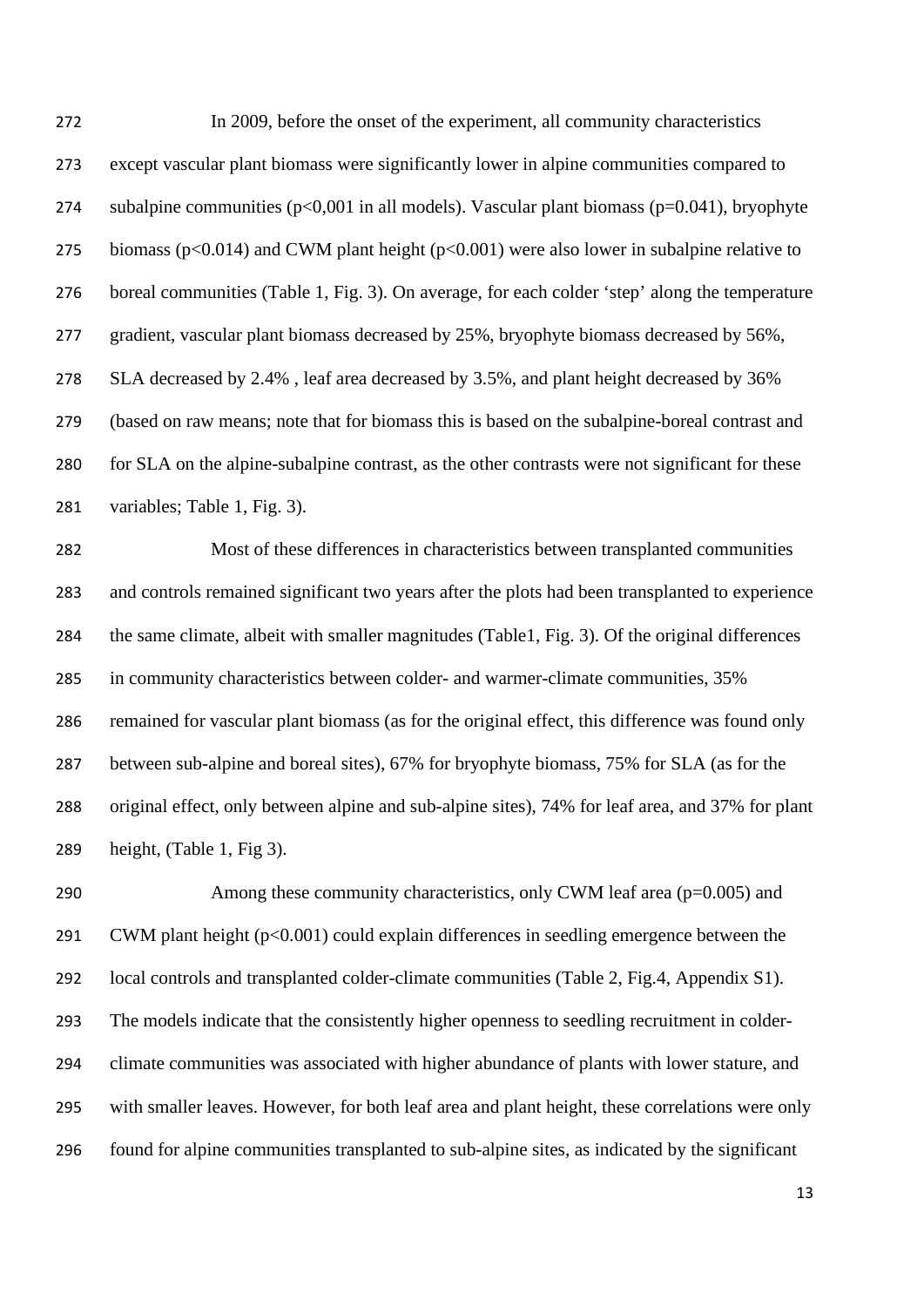297 interactions between the transplant treatment and temperature for both traits  $(p=0.009)$  and p=0.002 for leaf area and plant height interactions with temperature, respectively, Table 2, 299 Fig. 4). For these communities, an increase of 1 cm<sup>2</sup> in CWM leaf area and 1 cm in CWM 300 plant height is associated with an average decrease of 48 and 80 seedlings/ $m^2$ , respectively. 

## **Discussion:**

 Our study demonstrates that community openness to seedling recruitment, measured as the number of naturally-emerging dicot seedlings, was consistently higher in grassland plant communities originating from higher elevation (colder-climate communities) than communities originating from lower elevation (warmer-climate communities), when these communities were experimentally grown under the same climate. The results were consistent across seven out of eight replicate experimental sites, spanning broad-scale precipitation and temperature gradients, supporting the generality of the observed pattern. Further, these differences in community openness to recruitment could not be accounted for by differences in community biomass. Instead, they were associated with differences in plant functional traits, especially between alpine and sub-alpine communities, suggesting that the functional attributes of the species within these communities, and specifically traits related to their competitive effects, are important regulators of community openness to recruitment.

 Although transplanted and local control communities had been exposed to the same climates and seed-rains from the same surrounding area for two years, it could be argued that factors other than differences in biomass or in traits could have led to these differences in openness to seedling recruitment. For example, transplantation to warmer sites might enhance seed production and recruitment rates of species and seeds that were already represented within the turfs. However, earlier field work in alpine and sub-alpine systems suggests that seed production and seedling recruitment of these species are not enhanced by a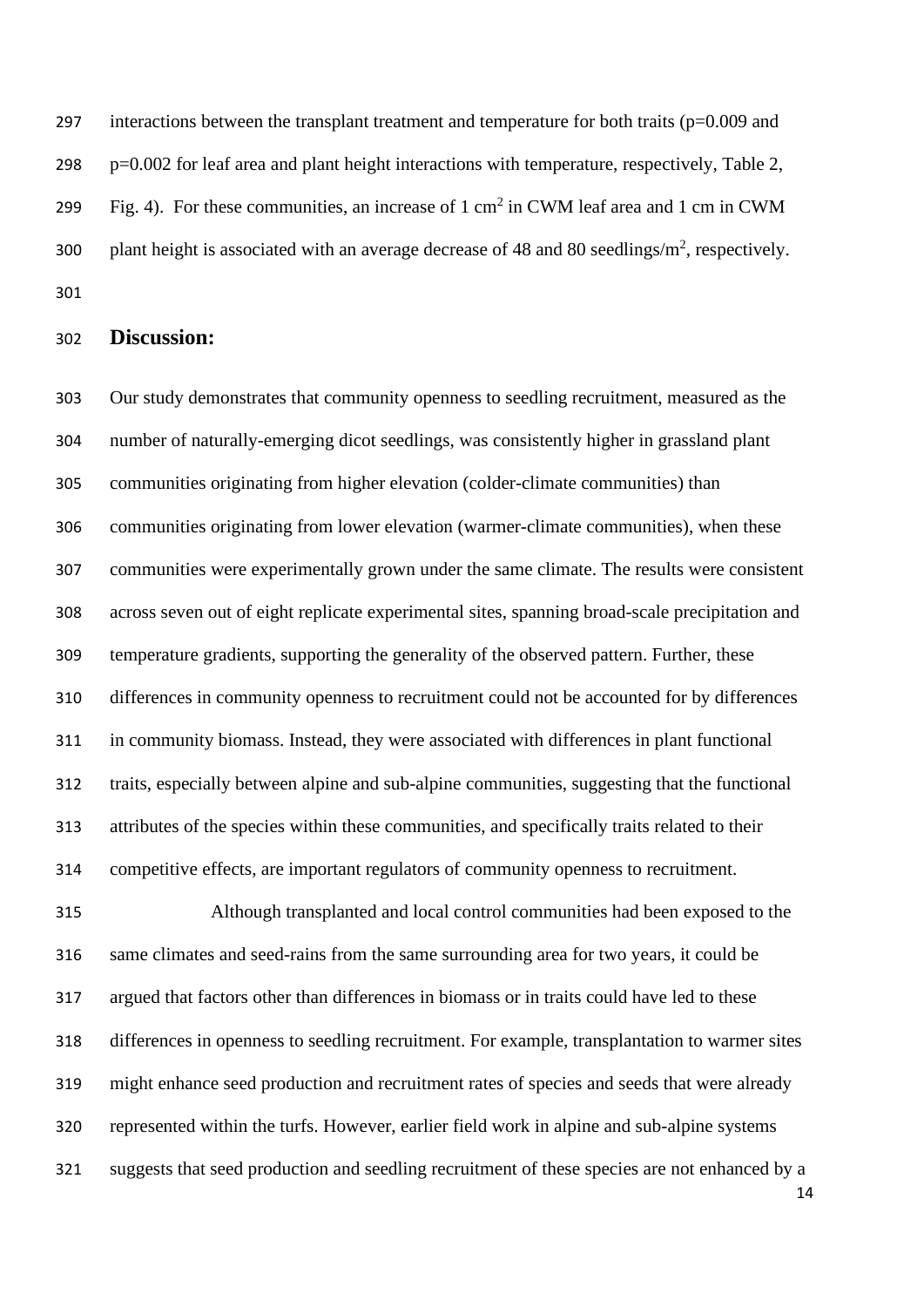warmer climate, on the contrary, they often declined [\(Shevtsova et al. 2009,](#page-23-4) [Graae et al. 2011,](#page-21-3) [Milbau et al. 2013\)](#page-22-2). In our specific sites, we found no changes in fecundity, assessed via numbers of flowers and natural seedling emergence, in four forbs in the same transplanted turfs across the climate grid [\(Töpper et al. 2018\)](#page-23-5). Second, a seed transplant experiment of these same four forbs across the same sites, revealed that seeds sown into warmer climates actually emerged at lower rates than seeds sown at their home sites [\(Meineri et al. 2013\)](#page-22-0). Last, we also assessed natural seedling emergence in intact vegetation in the same sites, and found that emergence rate of alpine species decreases with increasing temperature [\(Klanderud](#page-22-1)  [et al. 2017\)](#page-22-1). A second potential explanation for the elevated numbers of seedlings in alpine communities transplanted to warmer sites could simply be that colder-climate communities have a larger seedbank or higher within-plot seedrain than warmer-climate communities, as found in other systems [\(Pakeman et al. 1999\)](#page-23-6). However, in earlier work in the same study sites, we found no patterns in seedbank density with temperature [\(Vandvik et al. 2016\)](#page-24-5) and seed rain density was lower, not higher, in colder sites (Guittar et al. in review). Therefore, the difference in functional traits of the communities emerges as the most likely explanation for the observed systematic decrease in community openness to seedling recruitment in communities originating from warmer climates.

 Our results may underestimate the actual impact of functional differences between the communities on openness to recruitment because the transplanted communities had already shifted somewhat in community composition and hence community traits two years after transplantation (Guittar et al. 2016), and because intraspecific variation, which is not accounted for, contributes significantly to realized trait trends along these gradients [\(Albert et al. 2010,](#page-19-1) [Gya 2017\)](#page-21-7). Therefore, natural sub-alpine and alpine communities likely differ even more in functional traits than the experimentally paired communities we studied, and our estimates, which imply that the considerable differences in seedling emergence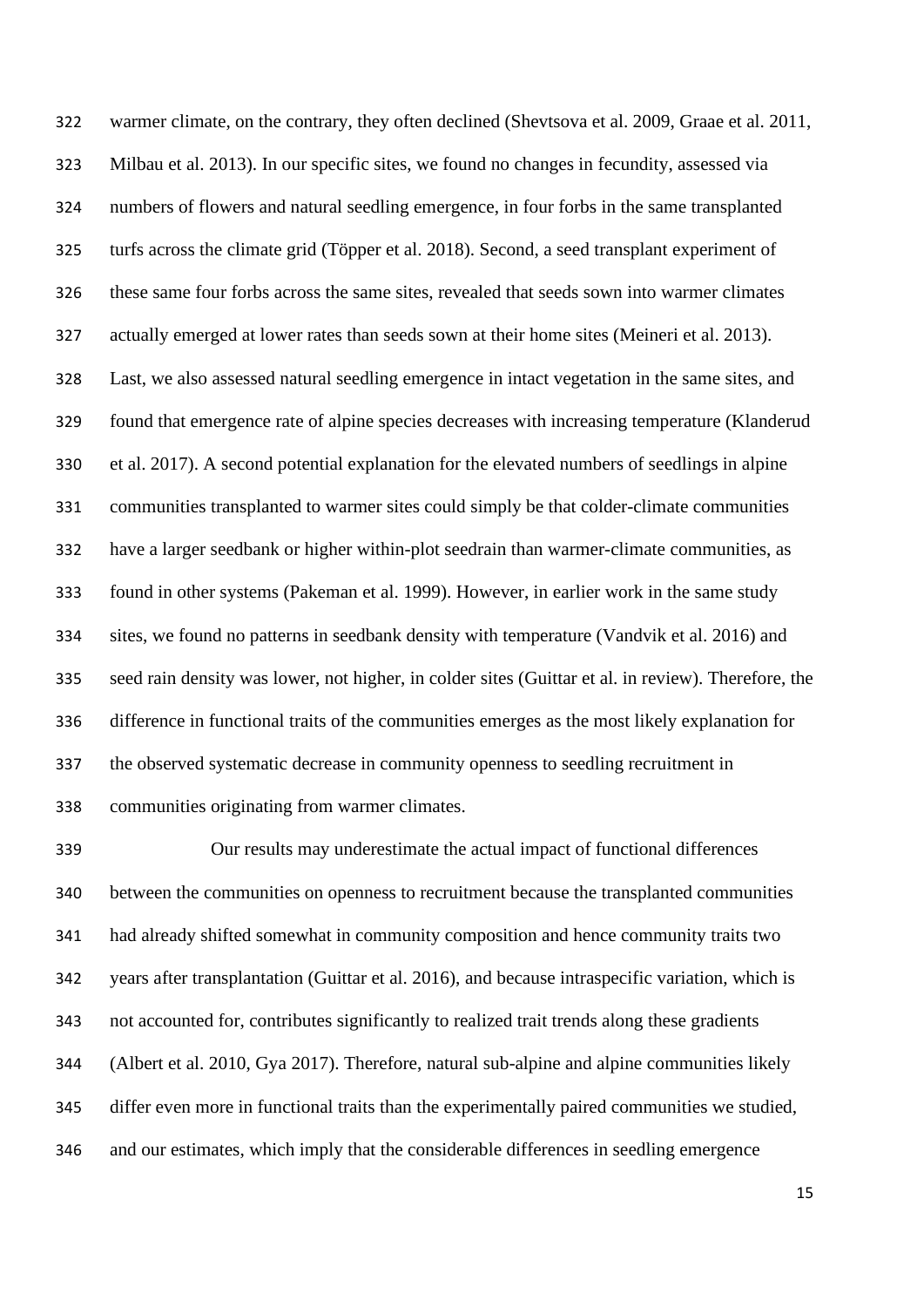reported here (44% higher in communities originating from 2°C colder climates), are likely conservative.

 In this study we focus on seedling emergence as a simple metric to compare the openness of warm- vs. cold-climate communities. Longer-term survival and growth of these recruits may, of course, show different patterns, potentially enhancing or dampening the patterns we observe here, although the early seedling emergence phase has been shown to be highly selective and important for population and community dynamics in our and similar systems [\(Graae et al. 2011,](#page-21-3) [Guittar et al. in review\)](#page-21-4) suggesting it is reasonable to expect that the consequences of these differences will remain into later stages of the life-cycle.

#### *Biomass and trait effects on community openness to recruitment*

 Higher vascular plant biomass should reduce light penetration to the soil surface, and higher bryophyte biomass should prevent seeds from the seed rain reaching the soil and/or seeds from the seedbank to access light [\(Jeschke and Kiehl 2008\)](#page-21-8). High biomass of either vascular plants or bryophytes is therefore expected to reduce community openness to seedling recruitment [\(Jutila and Grace 2002,](#page-21-9) [Jeschke and Kiehl 2008\)](#page-21-8). If vascular plant and bryophyte biomass is to play a role in community openness along elevation, this requires variation in these variables along the elevation gradient. While this was generally found, it did not hold for vascular plant biomass between alpine and subalpine sites, and it is thus not surprising that biomass did not affect community openness for this particular contrast. However, community openness was also unrelated to vascular plant or bryophytes biomass across all other site and elevation contrasts. Previous studies that have found strong effects of biomass on seedling recruitment are typically based on seed-sowing experiments in intact vegetation vs. bare- ground plots where all vegetation has been removed [\(Cooper et al. 2004,](#page-20-10) [Gough 2006,](#page-20-11) [Jeschke and Kiehl 2008,](#page-21-8) [Tingstad et al. 2015,](#page-23-7) [Klanderud et al. 2017\)](#page-22-1). The increase in biomass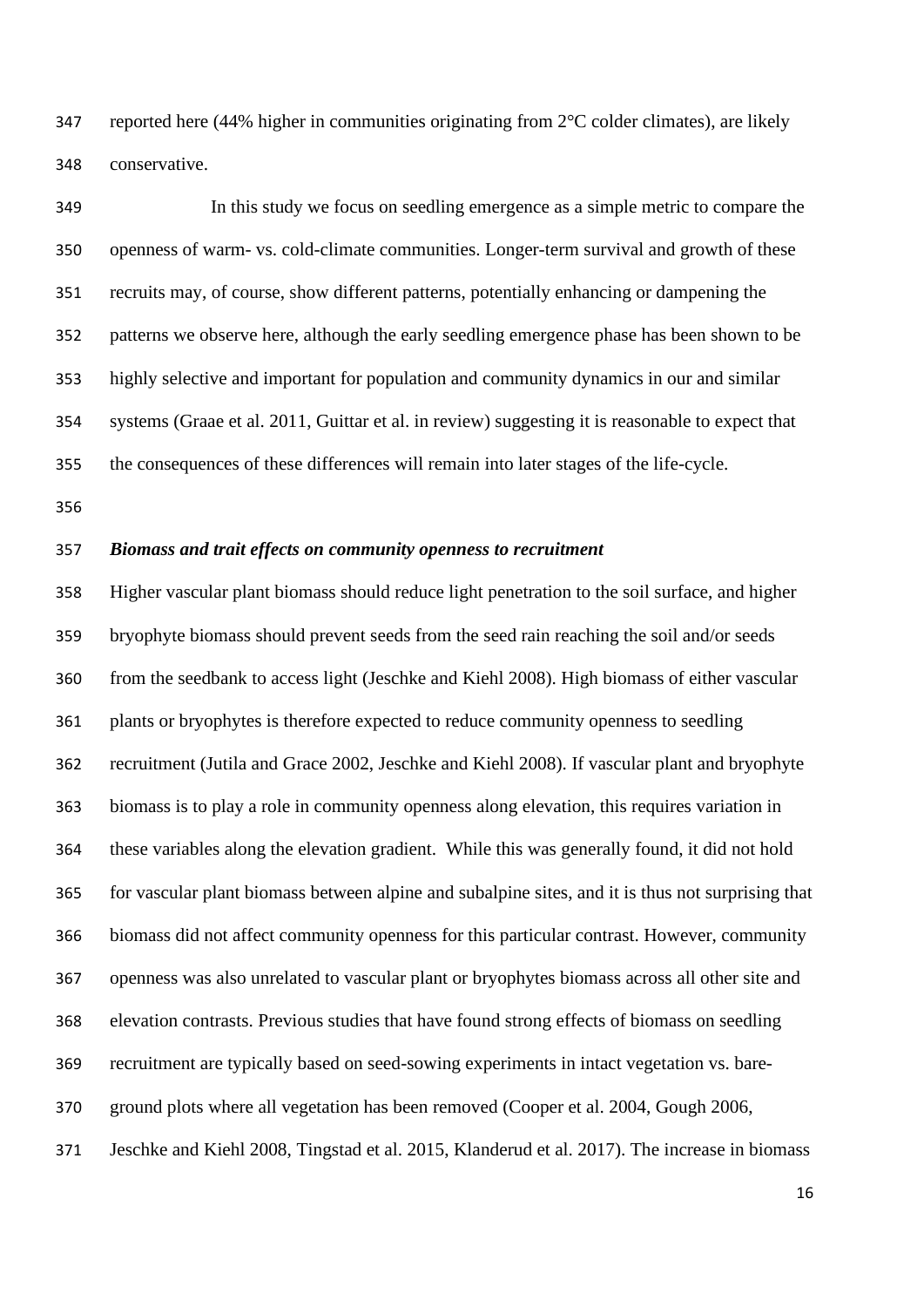caused by the ca. 2°C temperature increase between the sites at adjacent altitudinal levels is of much smaller magnitude, which may explain why we did not find any effect of biomass on community openness to recruitment. Consistent with this interpretation, [Milbau et al. \(2013\)](#page-22-2), using small gaps of 3 cm and 6 cm in their seed-sowing experiments, concluded that in relatively productive alpine habitats, comparable to our grasslands, larger-scale disturbance may be necessary to promote seedling recruitment. Furthermore, [Milbau et al. \(2013\)](#page-22-2) and another study in a comparable alpine habitat [\(Graae et al. 2011\)](#page-21-3), found only weak effects of productivity on seedling recruitment in intact vegetation. An alternative explanation for the lack of biomass effects on seedling emergence is that we used a relatively coarse non- destructive estimate of biomass (based on cover and height), which may not have been accurate enough to detect subtle effects.

 In contrast, we found differences in natural seedling emergence between alpine and subalpine communities to be consistently associated with the plant functional traits of the vegetation, and specifically with differences in community-weighted means of leaf area and plant height, two traits related to competition for light. Therefore, our results suggest that alpine communities are more open to recruitment than sub-alpine communities primarily because the alpine vegetation is comprised of relatively small-statured and small-leaved species, traits that confer weak competitive effects (*sensu* [Suding et al. 2008\)](#page-23-1) relative to the taller and larger-leaved plants dominating at lower elevations. Therefore, even if biomass increases, for example in response to warming, the dominance of alpine communities by species with relatively low competitive effect traits may lead them to be inherently more open to recruitment than their warmer-climate adapted counterparts. This relatively weaker biotic filtering in cold-adapted communities could, in turn speed up colonization and establishment of warmer-adapted immigrant species into the alpine, eventually allowing better tracking of climate warming by lower-elevation species and shorter dispersal lags towards higher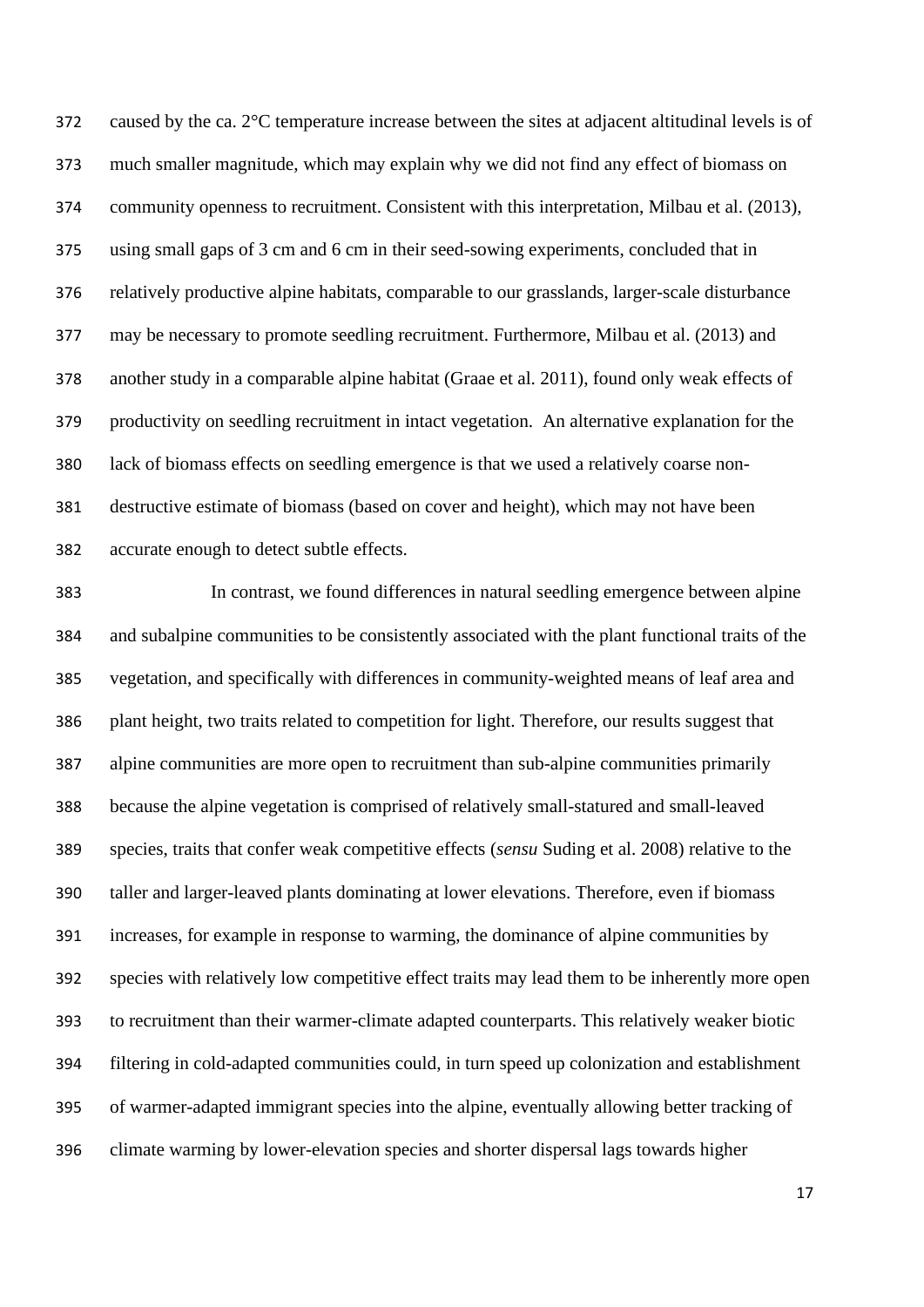altitudes, which again may cause greater loss of alpine species with nowhere to migrate to as competitive effects from these warmer-climate adapted novel competitors set in [\(Alexander et](#page-19-0)  [al. 2015\)](#page-19-0).

 Importantly, differences in the traits plant height and leaf area between warmer- and colder-communities explained differences in seedling emergence only between the alpine and the subalpine communities, and not between the sub-alpine and the boreal communities. This was unexpected, because these community-weighted mean trait values also differed significantly between subalpine and boreal communities, suggesting there may be non- linearities in responses or shifts in the key effect traits along these gradients. In line with our results, [Blonder et al. \(2018\)](#page-20-6) suggest that the effects of several functional traits on vital rates and on seedling recruitment depend on both microenvironment and crowding by neighbors. Alternatively, traits affecting light availability below the canopy may be important in both the crowded sub-alpine and boreal environments, but with different functional traits being relevant to describe the effects of the established community on seedling recruitment in the boreal zone. Using more complex trait associations via factorial analyses [\(Blonder et al. 2018\)](#page-20-6) or structural equation modelling [\(Shipley et al. 2016\)](#page-23-8) might help to detect or to understand if and to what extent climate effects on community structure indirectly affect community openness to recruitment.

 We found no association between SLA and seedling emergence, although the transplanted colder-climate alpine communities had lower community-weighted mean SLA than the local control warmer-climate sub-alpine communities. High SLA species have high relative growth rates, short life spans and rapid turnover of leaf material [\(Westoby 1998\)](#page-24-1). While these characteristics make high-SLA species good invaders i.e., they are efficient response traits [\(Grotkopp et al. 2002,](#page-21-0) [Grotkopp and Rejmánek 2007,](#page-21-1) [Gallagher et al. 2015\)](#page-20-2), the role of SLA as an effect trait, i.e., its effect on seedling emergence and establishment, has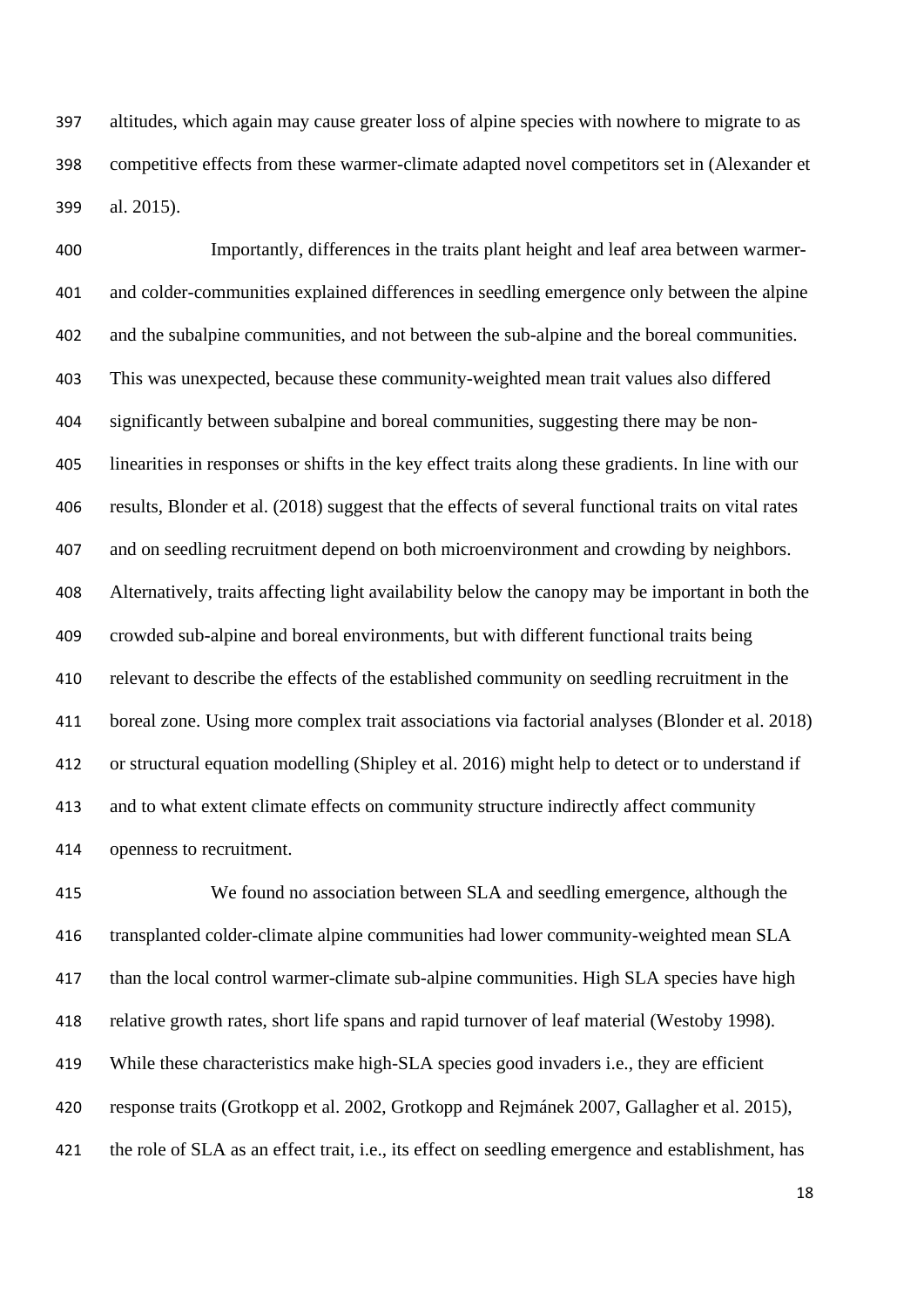not yet been systematically studied. Even if such effects exist, the differences in SLA between higher- and lower-elevation communities may not be sufficient to affect seedling recruitment, since the difference in SLA between the transplanted and local control communities, although significant, was only 2.5%.

 We found no relationship between community openness to recruitment and precipitation regime. This is unsurprising, given the lack of precipitation-based trends in biomass and community trait values in our system [\(Guittar et al. 2016\)](#page-21-2). Annual precipitation at our sites ranges from ca. 600 mm to 2700 mm; hence, water is likely not a limiting resource in any of our sites. Seedling recruitment may thus trend with precipitation in other systems, where water is more limiting and/or where biomass or traits change with precipitation [\(Pedrol](#page-23-9)  [et al. 2000,](#page-23-9) [Moles et al. 2009,](#page-22-11) [Kardol et al. 2010\)](#page-22-4).

#### *Conclusion and implications under climate change*

 Colder-climate alpine and subalpine plant communities were inherently more open to seedling recruitment than warmer-climate communities, even after experimentally controlling for differences in current climate and in local propagule pressure. This result could have significant implications for response to climate change, because the openness of the resident communities to recruitment in the cold climate habitats is a key factor controlling the rate and degree to which species can migrate to new locations to track climate change. If high- elevation communities had low openness to seedling recruitment, this would constitute a strong biotic filter to colonization, limiting the degree to which the colder-climate species and communities would be exposed to novel competitors from warmer climates. However, our results suggest the opposite; alpine communities are more open to seedling recruitment, potentially resulting in weaker biotic filtering and hence higher rates of colonization than lower-elevation communities.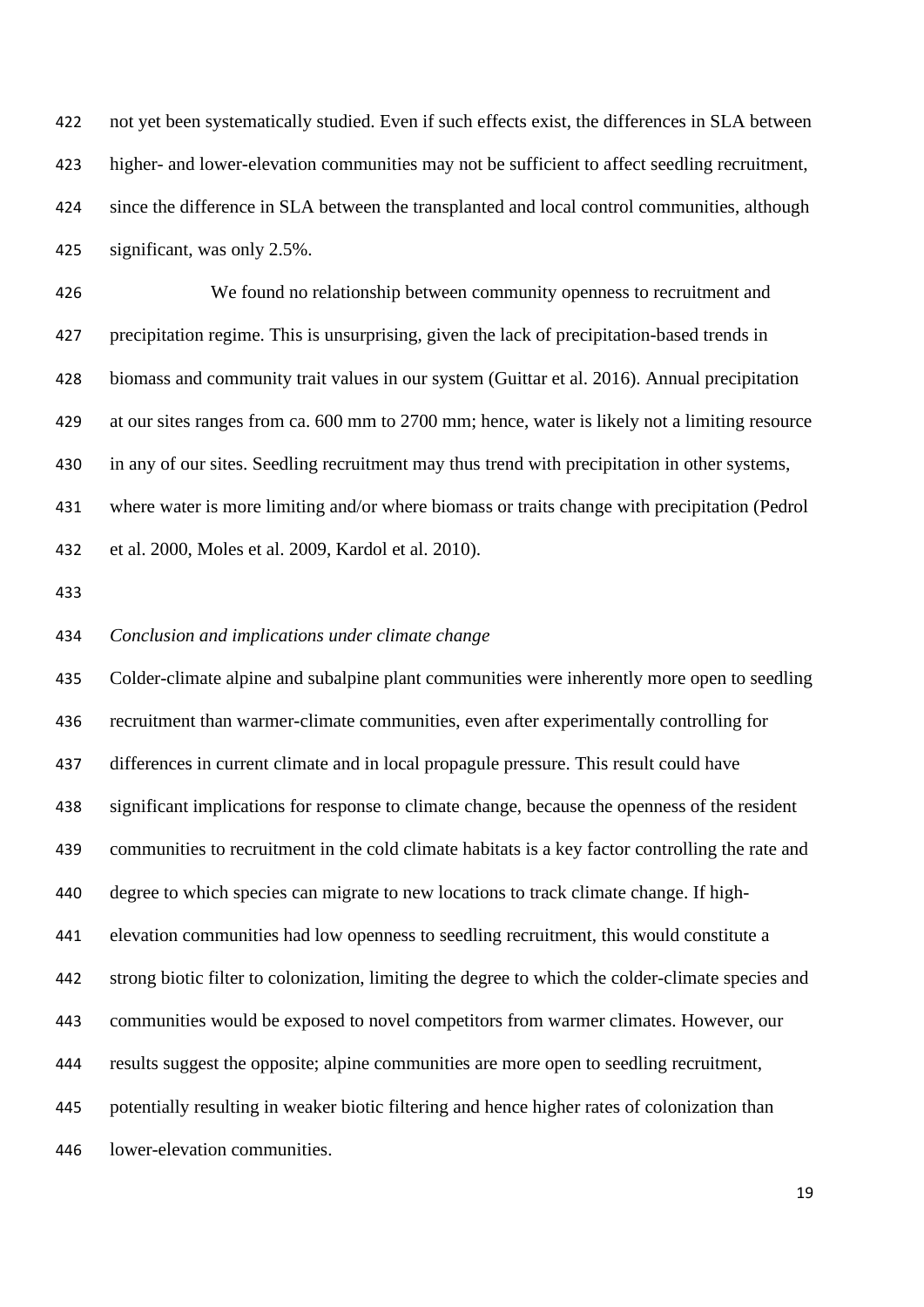In contrast to earlier studies, which have mostly focused on biomass constraints and ignored potential effects of plant functional composition, our results suggest that the effect traits of the vegetation, specifically lower community-weighted mean plant height and leaf area, may explain the higher openness of alpine communities relative to sub-alpine communities. Our results therefore suggest that alpine species may lack the competitive effect traits needed to make their communities resistant to the expected colonization of novel species from lower elevation under a warming climate. **Declarations Acknowledgements -** We thank Siri Lie Olsen and the many SeedClim field assistants for help with the field work. We thanks anonymous reviewer for helpful comments and critics.

**Funding** - Norwegian Research Council for funding (KLIMAFORSK project 184912).

**Authors' contributions -** VV, DG, KK and EM conceived the idea and designed the

methodology; VV, KK, JG collected the data; EM analyzed the data; EM wrote the first draft

of the manuscript. VV designed he SeedClim grid and obtained funding. All authors

contributed critically to improve the manuscript and gave final approval for publication.

## **References:**

<span id="page-19-1"></span>Albert, C. H., et al. 2010. A multi-trait approach reveals the structure and the relative

 importance of intra- vs. interspecific variability in plant traits. - Functional Ecology 24: 1192- 1201.

<span id="page-19-0"></span>Alexander, J. M., et al. 2015. Novel competitors shape species/' responses to climate change. -

Nature advance online publication.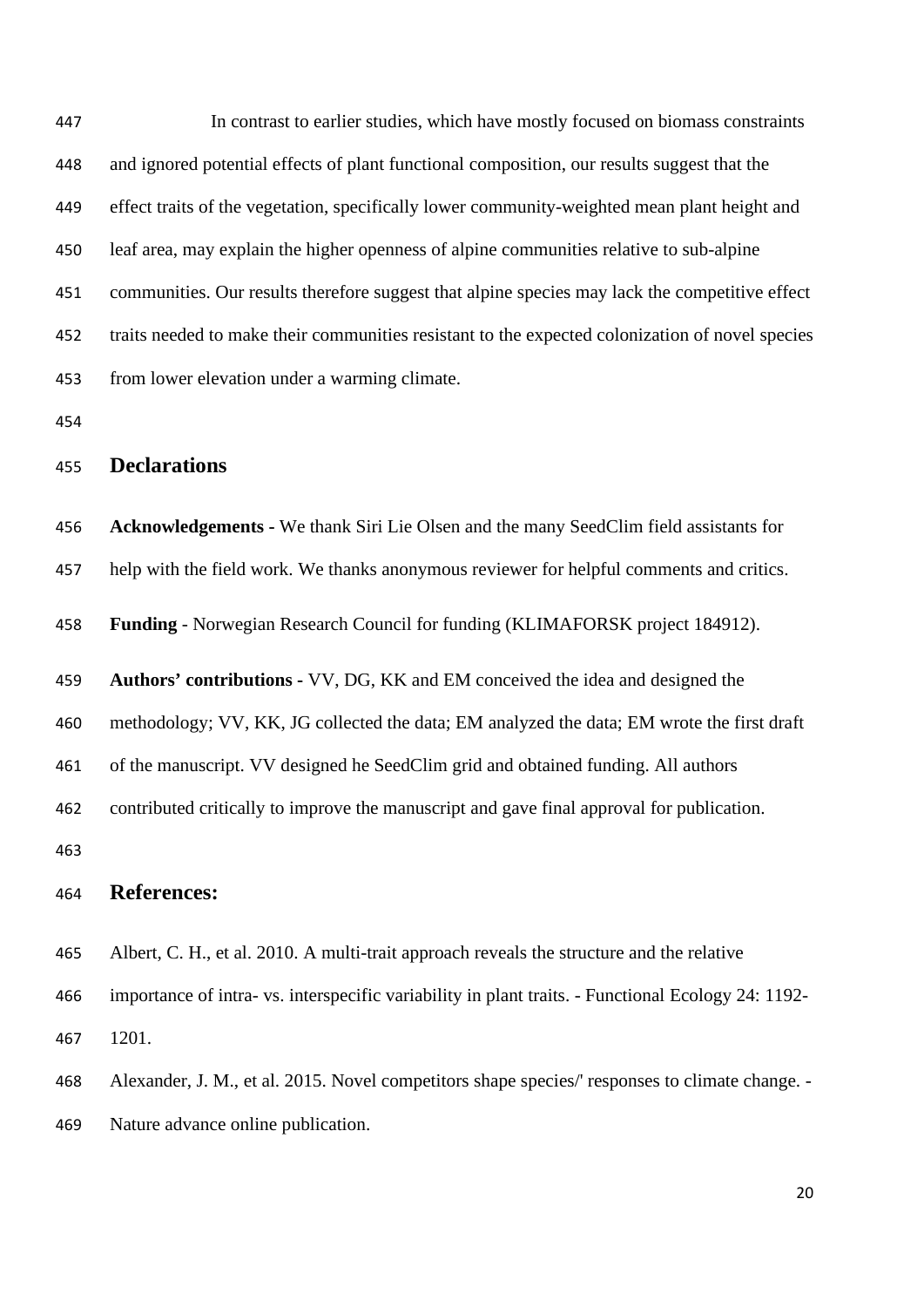- <span id="page-20-9"></span> Bates, D., et al. 2015. Fitting Linear Mixed-Effects Models using lme4. - Journal of Statistical Software 67: e-print.
- <span id="page-20-6"></span>Blonder, B., et al. 2018. Microenvironment and functional‐trait context dependence predict
- alpine plant community dynamics. Journal of Ecology 106: 1323-1337.
- <span id="page-20-1"></span>Bloor, J. M. G., et al. 2010. Effects of Warming, Summer Drought, and CO2 Enrichment on
- Aboveground Biomass Production, Flowering Phenology, and Community Structure in an
- Upland Grassland Ecosystem. Ecosystems 13: 888-900.
- <span id="page-20-10"></span>Cooper, E. J., et al. 2004. Plant recruitment in the High Arctic: Seed bank and seedling
- emergence on Svalbard. Journal of Vegetation Science 15: 115-124.
- <span id="page-20-8"></span>Cornelissen, J., et al. 2003. A handbook of protocols for standardised and easy measurement
- of plant functional traits worldwide. Australian journal of Botany 51: 335-380.
- <span id="page-20-5"></span>Dolezal, J., et al. 2018. Functionally distinct assembly of vascular plants colonizing alpine
- cushions suggests their vulnerability to climate change. Annals of Botany 123: 569-578.
- <span id="page-20-4"></span>Dolezal, J., et al. 2016. Vegetation dynamics at the upper elevational limit of vascular plants
- in Himalaya. Scientific reports 6: 24881.
- <span id="page-20-3"></span>Dubuis, A., et al. 2013. Predicting current and future spatial community patterns of plant
- functional traits. Ecography 36: 1158-1168.
- <span id="page-20-0"></span>Frei, E. R., et al. 2018. Biotic and abiotic drivers of tree seedling recruitment across an alpine
- treeline ecotone. Scientific reports 8.
- <span id="page-20-7"></span>Fremstad, E. 1997. Vegetasjonstyper i Norge. - NINA Temahefte 12: 1-279.
- <span id="page-20-2"></span>Gallagher, R., et al. 2015. Trait differences between naturalized and invasive plant species
- independent of residence time and phylogeny. Conservation Biology 29: 360-369.
- <span id="page-20-11"></span>Gough, L. 2006. Neighbor effects on germination, survival, and growth in two arctic tundra
- plant communities. Ecography 29: 44-56.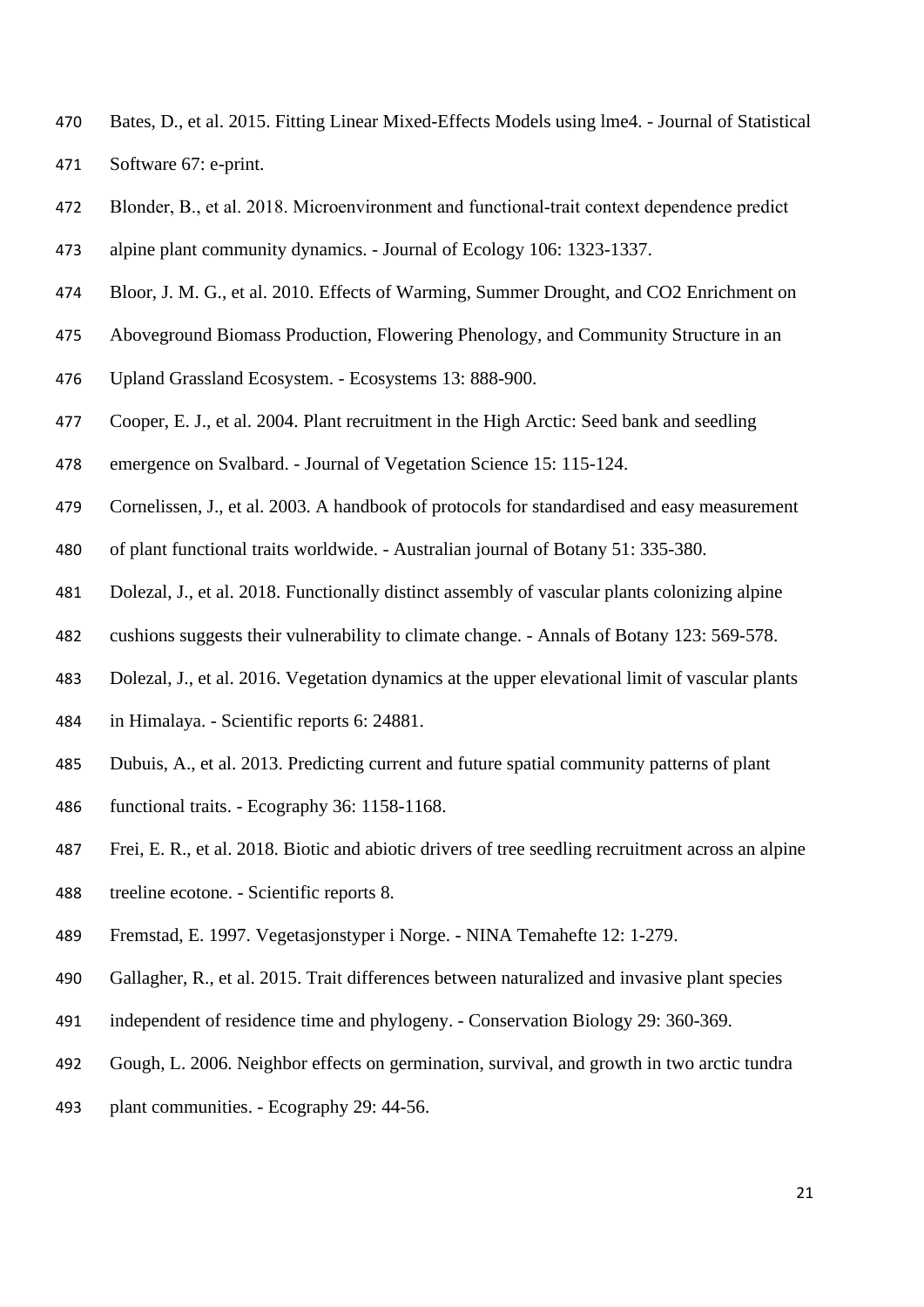- <span id="page-21-3"></span>Graae, B. J., et al. 2011. Strong microsite control of seedling recruitment in tundra. -
- Oecologia 166: 565-576.
- <span id="page-21-5"></span> Grime, J. P. 2001. Plant Strategies, Vegetation Processes, and Ecosystem Properties. - Wiley and sons ltd.
- <span id="page-21-1"></span>Grotkopp, E. and Rejmánek, M. 2007. High seedling relative growth rate and specific leaf
- area are traits of invasive species: phylogenetically independent contrasts of woody
- angiosperms. American Journal of Botany 94: 526-532.
- <span id="page-21-0"></span>Grotkopp, E., et al. 2002. Toward a causal explanation of plant invasiveness: seedling growth
- and life-history strategies of 29 pine (*Pinus*) species. The American Naturalist 159: 396-419.
- <span id="page-21-4"></span>Guittar, J., et al. in review. The roles of dispersal limitation and seedling performance as in
- constrainingts to grassland species range expansion. -.
- <span id="page-21-2"></span>Guittar, J., et al. 2016. Can trait patterns along gradients predict plant community responses to
- climate change? Ecology 97: 2791-2801.
- <span id="page-21-7"></span>Gya, R. 2017. The role of intraspecific variability in driving community trait shifts along
- temperature and precipitation gradients in alpine and boreal semi-natural grasslands. The
- University of Bergen.
- <span id="page-21-6"></span>Harrison, X. A. 2014. Using observation-level random effects to model overdispersion in
- count data in ecology and evolution. PeerJ 2: e616.
- <span id="page-21-8"></span>Jeschke, M. and Kiehl, K. 2008. Effects of a dense moss layer on germination and
- establishment of vascular plants in newly created calcareous grasslands. Flora -
- Morphology, Distribution, Functional Ecology of Plants 203: 557-566.
- <span id="page-21-9"></span>Jutila, H. M. and Grace, J. B. 2002. Effects of disturbance on germination and seedling
- establishment in a coastal prairie grassland: a test of the competitive release hypothesis. -
- Journal of Ecology 90: 291-302.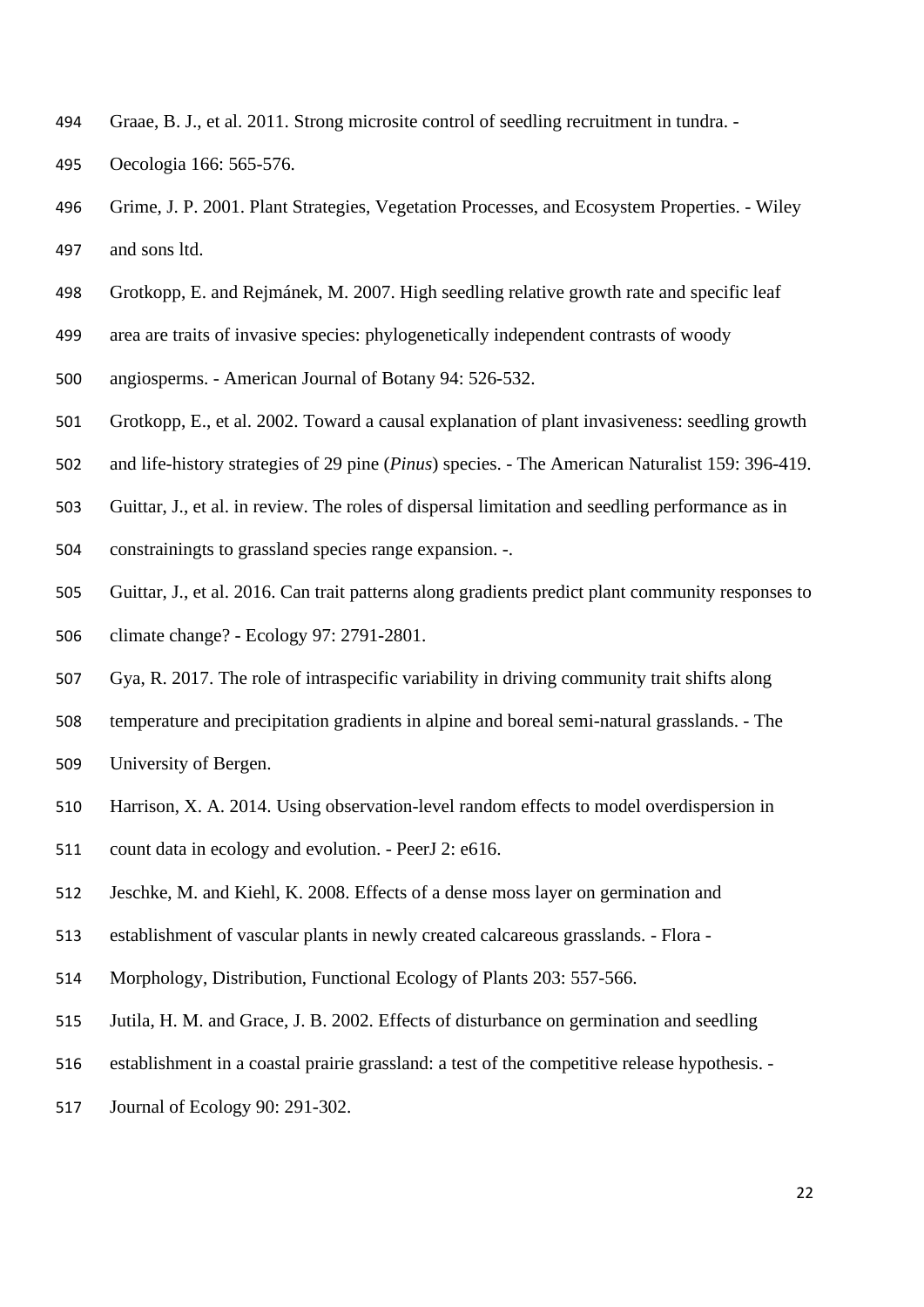- <span id="page-22-4"></span> Kardol, P., et al. 2010. Climate change effects on plant biomass alter dominance patterns and community evenness in an experimental old‐field ecosystem. - Global Change Biology 16: 2676-2687.
- <span id="page-22-1"></span>Klanderud, K., et al. 2017. Biotic interaction effects on seedling recruitment along bioclimatic
- gradients: testing the stress-gradient hypothesis. Journal of Vegetation Science 28: 347-356.
- <span id="page-22-3"></span>Klanderud, K. and Totland, O. 2007. The relative role of dispersal and local interactions for
- alpine plant community diversity under simulated climate warming. Oikos 116: 1279-1288.
- <span id="page-22-5"></span>Klanderud, K., et al. 2015. The importance of biotic vs. abiotic drivers of local plant
- community composition along regional bioclimatic gradients. PloS ONE 10: e0130205.
- <span id="page-22-7"></span>Kleyer, M., et al. 2008. The LEDA Traitbase: a database of life-history traits of the Northwest
- European flora. Journal of Ecology 96: 1266-1274.
- <span id="page-22-10"></span>Kuznetsova, A., et al. 2015. lmerTest: Tests in Linear Mixed Effects Models.
- <span id="page-22-8"></span>Lid, J. and Lid, D. T. 2005. Norsk flora. Det norske samlaget.
- <span id="page-22-9"></span>Májeková, M., et al. 2016. Evaluating Functional Diversity: Missing Trait Data and the
- Importance of Species Abundance Structure and Data Transformation. PloS ONE 11:
- e0149270.
- <span id="page-22-6"></span>McGill, B. J., et al. 2006. Rebuilding community ecology from functional traits. - Trends in
- Ecology & Evolution 21: 178-185.
- <span id="page-22-0"></span>Meineri, E., et al. 2013. Seedling emergence responds to both seed source and recruitment site
- climates: a climate change experiment combining transplant and gradient approaches. Plant
- Ecology: 1-13.
- <span id="page-22-2"></span>Milbau, A., et al. 2013. Plant community type and small‐scale disturbances, but not altitude,
- influence the invasibility in subarctic ecosystems. New Phytologist 197: 1002-1011.
- <span id="page-22-11"></span>Moles, A. T., et al. 2009. Global patterns in plant height. - Journal of Ecology 97: 923-932.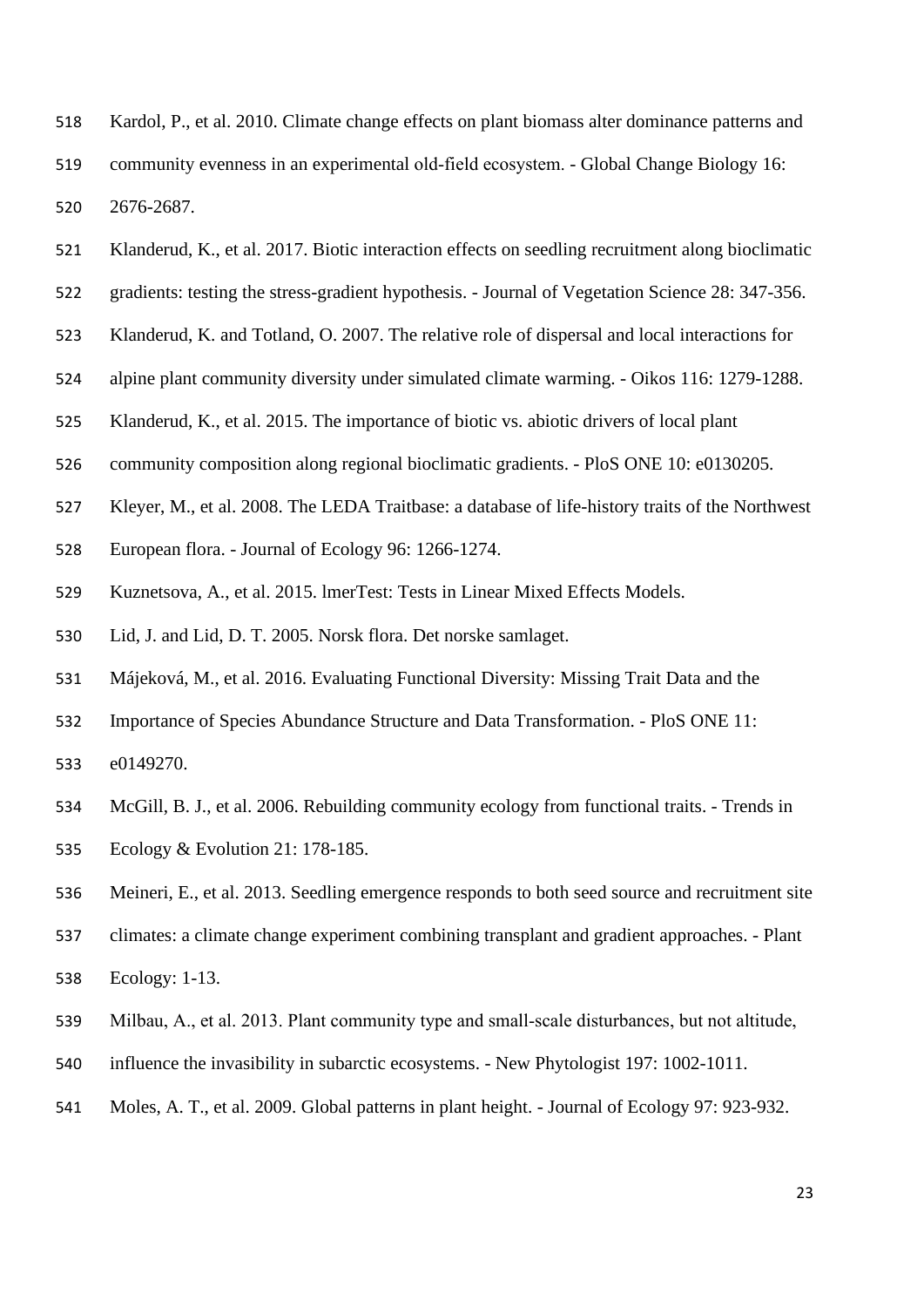- <span id="page-23-6"></span> Pakeman, R. J., et al. 1999. Potential climatic control of seedbank density. - Seed science research 9: 101-110.
- <span id="page-23-9"></span>Pedrol, N., et al. 2000. Phenotypic plasticity and acclimation to water deficits in velvet-grass:
- a long-term greenhouse experiment. Changes in leaf morphology, photosynthesis and stress-
- induced metabolites. Journal of Plant Physiology 157: 383-393.
- <span id="page-23-3"></span>R Development Core Team. 2018. R: A Language and Environment for Statistical
- Computing. R Foundation for Statistical Computing.
- <span id="page-23-4"></span>Shevtsova, A., et al. 2009. Critical periods for impact of climate warming on early seedling
- establishment in subarctic tundra. Global Change Biology 15: 2662-2680.
- <span id="page-23-8"></span>Shipley, B., et al. 2016. Reinforcing loose foundation stones in trait-based plant ecology. -
- Oecologia 180: 923-931.
- <span id="page-23-2"></span>Suding, K. N., et al. 2005. Functional- and abundance-based mechanisms explain diversity
- loss due to N fertilization. Proceedings of the National Academy of Sciences of the United
- States of America 102: 4387-4392.
- <span id="page-23-1"></span>Suding, K. N., et al. 2008. Scaling environmental change through the community-level: a
- trait-based response-and-effect framework for plants. Global Change Biology 14: 1125-
- 1140.
- <span id="page-23-0"></span> Tilman, D. 1997. Community invasibility, recruitment limitation, and grassland biodiversity. - Ecology 78: 81-92.
- <span id="page-23-7"></span>Tingstad, L., et al. 2015. Temperature, precipitation and biotic interactions as determinants of
- tree seedling recruitment across the tree line ecotone. Oecologia 179: 599-608.
- <span id="page-23-5"></span>563 Töpper, J. P., et al. 2018. The devil is in the detail: Nonadditive and context-dependent plant
- population responses to increasing temperature and precipitation. Global Change Biology
- 24: 4657-4666.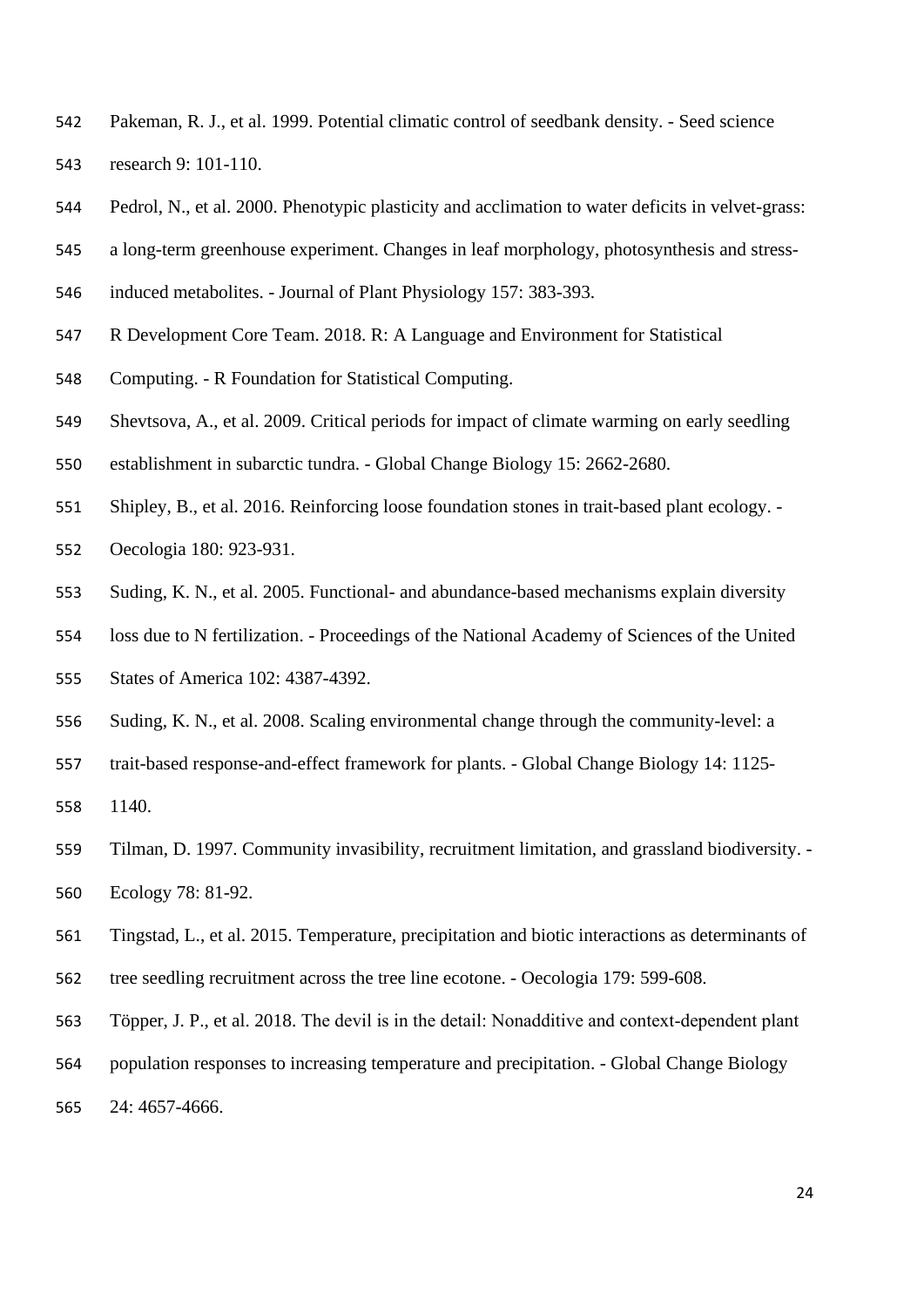- <span id="page-24-5"></span>Vandvik, V., et al. 2016. Seed banks are biodiversity reservoirs: species–area relationships
- above versus below ground. Oikos 125: 218-228.
- <span id="page-24-4"></span>Violle, C., et al. 2007. Let the concept of trait be functional! - Oikos 116: 882-892.
- <span id="page-24-0"></span>Walck, J. L., et al. 2011. Climate change and plant regeneration from seed. - Global Change
- Biology 17: 2145-2161.
- <span id="page-24-1"></span> Westoby, M. 1998. A leaf-height-seed (LHS) plant ecology strategy scheme. - Plant and Soil 199: 213-227.
- <span id="page-24-2"></span>Westoby, M., et al. 2002. Plant ecological strategies: some leading dimensions of variation
- between species. Annual Review of Ecology and Systematics 33: 125-159.
- <span id="page-24-3"></span>Wright, I. J., et al. 2005. Modulation of leaf economic traits and trait relationships by climate.
- Global Ecology and Biogeography 14: 411-421.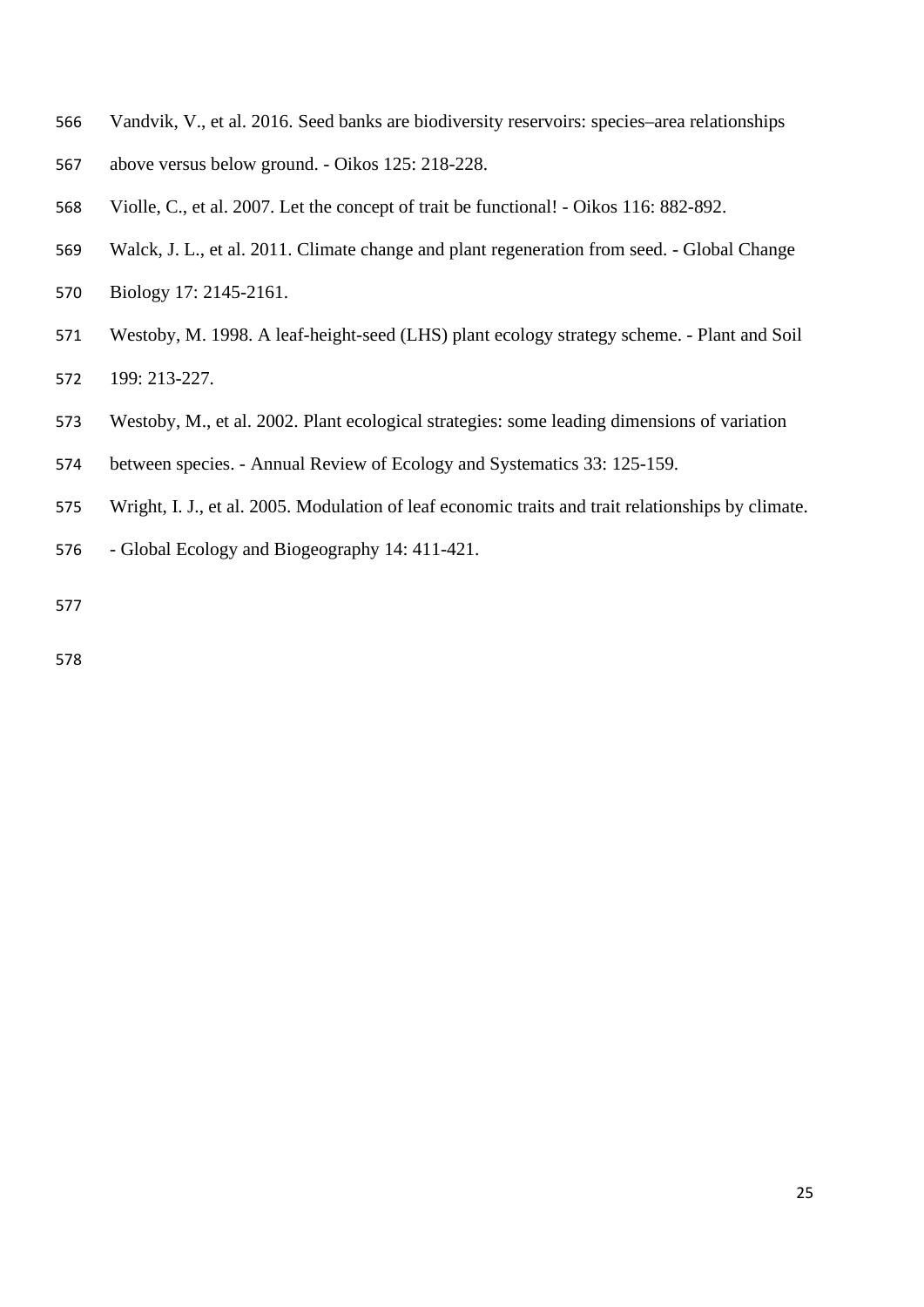# 579 **Tables and figures:**

 Table 1: Mixed effect models assessing differences in community openness to natural seedling recruitment, biomass, and functional trait composition between colder-climate communities (transplanted turfs originating from colder sites) and warmer-climate control communities (locally replanted turfs at the experimental site). Note that the pre-treatment data were sampled when the communities of each pair were still in their origin sites, and this contrast thus reflects the pre-treatment climate gradient contrasts. Turfs were transplanted in September 2009; the communities of each pair were thereafter growing in the same site so that any remaining differences reflect the effect of community characteristics, independent of current climate. Community-weighted means are used for SLA, leaf area and plant height. A positive coefficient means larger values in transplanted colder-climate relative to control warmer-climate communities. Note that natural seedling emergence was not recorded in 2009. -: Factored out during stepwise selection. DF: Degrees of freedom estimated by Satterthwaite approximations. Note that DF is not reported for GLMM because of ongoing discussions about their correct calculation. 589

| <b>Response variables</b>       | Pre-treatment (2009) |                          |                          |                          |         | 2 years after transplantation (2011) |              |      |                |         |
|---------------------------------|----------------------|--------------------------|--------------------------|--------------------------|---------|--------------------------------------|--------------|------|----------------|---------|
|                                 | N                    | <b>Coeff</b>             | DF                       | t.value                  | p.value | N                                    | <b>Coeff</b> | DF   | $z / t$ .value | p.value |
| Ln (Natural seedling emergence) |                      |                          |                          |                          |         | 73                                   |              |      |                |         |
| Intercept (local.control)       |                      |                          |                          |                          |         |                                      | 1.208        |      | 3.0            | 0.002   |
| Treatment (transplant)          |                      |                          |                          |                          |         |                                      | 0.647        | -    | 2.9            | 0.003   |
| Temperature                     |                      |                          |                          |                          |         |                                      |              |      |                |         |
| Precipitation                   |                      |                          |                          |                          |         |                                      |              |      |                |         |
| Treatment: Temperature          |                      |                          |                          |                          |         |                                      |              |      |                |         |
| <b>Treatment: Precipitation</b> |                      |                          |                          |                          |         |                                      |              |      |                |         |
| Ln (Biomass vascular plant)     | 70                   |                          |                          |                          |         | 71                                   |              |      |                |         |
| Intercept (local.control)       |                      | 5.826                    | 17.7                     | 34.8                     | < 0.001 |                                      | 6.457        | 9.1  | 40.2           | < 0.001 |
| Treatment (transplant)          |                      | $-0.316$                 | 60.9                     | $-1.5$                   | 0.141   |                                      | 0.247        | 30.3 | 1.8            | 0.077   |
| Temperature                     |                      | 0.576                    | 15.5                     | 4.2                      | < 0.001 |                                      | 0.572        | 8.6  | 4.2            | 0.002   |
| Precipitation                   |                      | $\overline{\phantom{a}}$ |                          |                          |         |                                      |              |      |                |         |
| Treatment: Temperature          |                      | $-0.402$                 | 60.7                     | $-2.4$                   | 0.022   |                                      | $-0.287$     | 31.1 | $-2.6$         | 0.015   |
| <b>Treatment: Precipitation</b> |                      | $\overline{\phantom{a}}$ | $\overline{\phantom{a}}$ | $\overline{\phantom{a}}$ |         |                                      |              |      |                |         |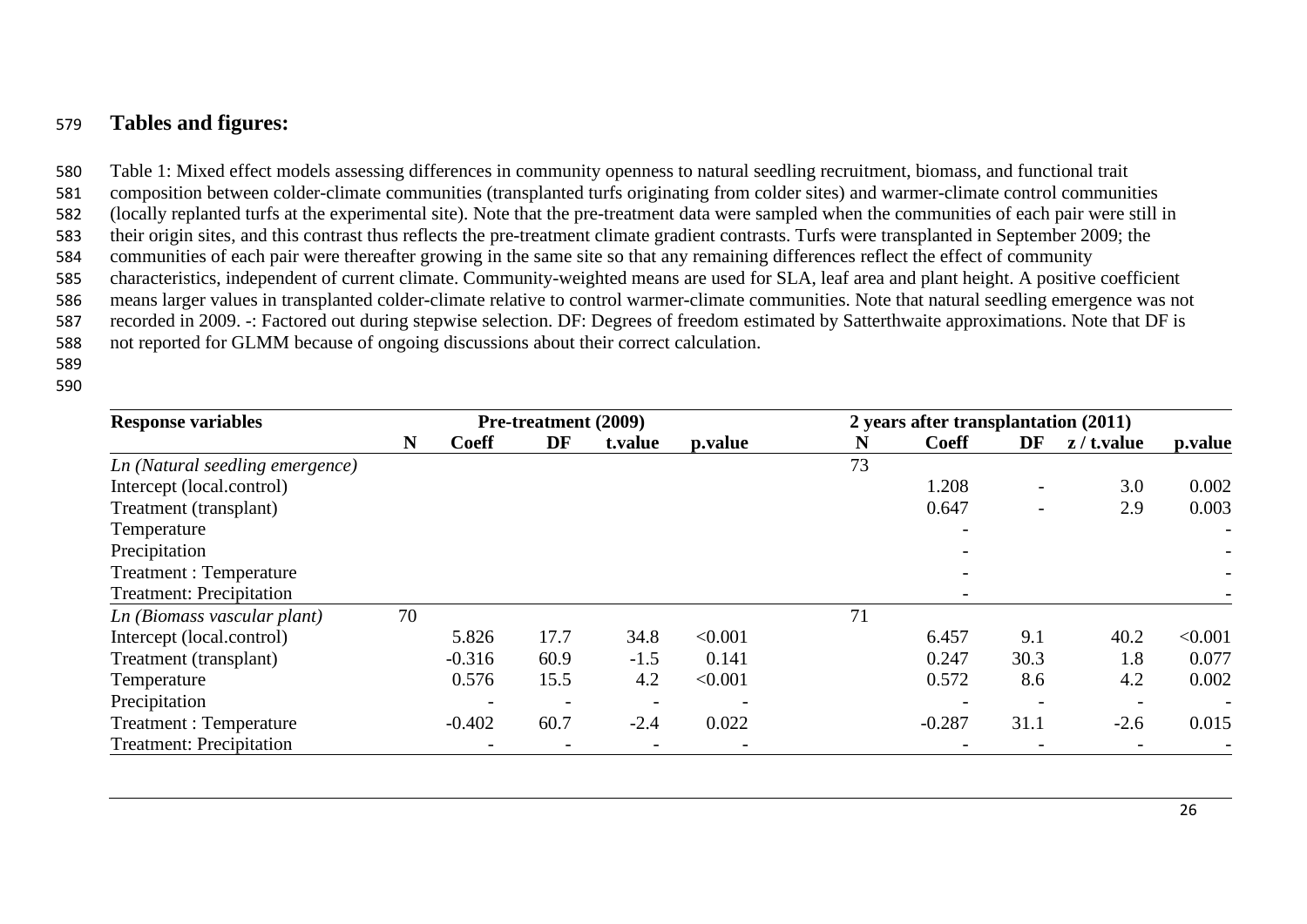| <b>Response variables</b>       | Pre-treatment (2009) |              |      |         |         | 2 years after transplantation (2011) |              |      |                |         |  |
|---------------------------------|----------------------|--------------|------|---------|---------|--------------------------------------|--------------|------|----------------|---------|--|
|                                 | N                    | <b>Coeff</b> | DF   | t.value | p.value | N                                    | <b>Coeff</b> | DF   | $z / t$ .value | p.value |  |
| Ln (Biomass bryophyte)          | 50                   |              |      |         |         | 67                                   |              |      |                |         |  |
| Intercept (local.control)       |                      | 4.248        | 8.1  | 8.0     | < 0.001 |                                      | 3.817        | 8.5  | 8.9            | < 0.001 |  |
| Treatment (transplant)          |                      | $-1.350$     | 45.1 | $-3.8$  | < 0.001 |                                      | $-0.655$     | 32.2 | $-2.6$         | 0.014   |  |
| Temperature                     |                      |              |      |         |         |                                      |              |      |                |         |  |
| Precipitation                   |                      |              |      |         |         |                                      |              |      |                |         |  |
| <b>Treatment: Temperature</b>   |                      |              |      |         |         |                                      |              |      |                |         |  |
| <b>Treatment: Precipitation</b> |                      |              |      |         |         |                                      |              |      |                |         |  |
| Ln (Specific leaf area)         | 73                   |              |      |         |         | 73                                   |              |      |                |         |  |
| Intercept (local.control)       |                      | 1.334        | 17.7 | 136.4   | < 0.001 |                                      | 1.325        | 6.2  | 88.5           | < 0.001 |  |
| Treatment (transplant)          |                      | $-0.053$     | 62.5 | $-4.1$  | < 0.001 |                                      | $-0.046$     | 33.4 | $-4.4$         | < 0.001 |  |
| Temperature                     |                      | 0.005        | 15.3 | 0.6     | 0.546   |                                      | 0.012        | 6.5  | 0.9            | 0.378   |  |
| Precipitation                   |                      | 0.001        | 15.1 | 1.5     | 0.162   |                                      | 0.000        | 6.5  | 0.1            | 0.914   |  |
| <b>Treatment: Temperature</b>   |                      | 0.021        | 63.3 | 2.0     | 0.047   |                                      | 0.020        | 34.1 | 2.4            | 0.021   |  |
| <b>Treatment: Precipitation</b> |                      | $-0.002$     | 62.2 | $-2.8$  | 0.008   |                                      | $-0.003$     | 32.8 | $-3.1$         | 0.004   |  |
| Ln (leaf area)                  | 73                   |              |      |         |         | 73                                   |              |      |                |         |  |
| Intercept (local.control)       |                      | 2.446        | 7.7  | 48.9    | < 0.001 |                                      | 2.461        | 8.4  | 77.1           | < 0.001 |  |
| Treatment (transplant)          |                      | $-0.154$     | 35.8 | $-4.6$  | < 0.001 |                                      | $-0.049$     | 37.8 | $-2.4$         | 0.023   |  |
| Temperature                     |                      | 0.020        | 7.4  | 0.5     | 0.546   |                                      |              |      |                |         |  |
| Precipitation                   |                      |              |      |         |         |                                      |              |      |                |         |  |
| Treatment : Temperature         |                      | 0.077        | 36.4 | 2.8     | 0.008   |                                      |              |      |                |         |  |
| <b>Treatment: Precipitation</b> |                      |              |      |         |         |                                      |              |      |                |         |  |
| Ln (plant height)               | 73                   |              |      |         |         | 73                                   |              |      |                |         |  |
| Intercept (local.control)       |                      | $-0.435$     | 11.0 | $-16.2$ | < 0.001 |                                      | $-0.442$     | 7.5  | $-22.0$        | < 0.001 |  |
| Treatment (transplant)          |                      | $-0.131$     | 64.6 | $-5.7$  | < 0.001 |                                      | $-0.037$     | 38.7 | $-2.6$         | 0.013   |  |
| Temperature                     |                      | 0.068        | 6.9  | 3.3     | 0.013   |                                      | 0.047        | 5.4  | 3.0            | 0.029   |  |
| Precipitation                   |                      |              |      |         |         |                                      | $-0.004$     | 5.3  | $-2.6$         | 0.043   |  |
| <b>Treatment: Temperature</b>   |                      |              |      |         |         |                                      |              |      |                |         |  |
| <b>Treatment: Precipitation</b> |                      |              |      |         |         |                                      |              |      |                |         |  |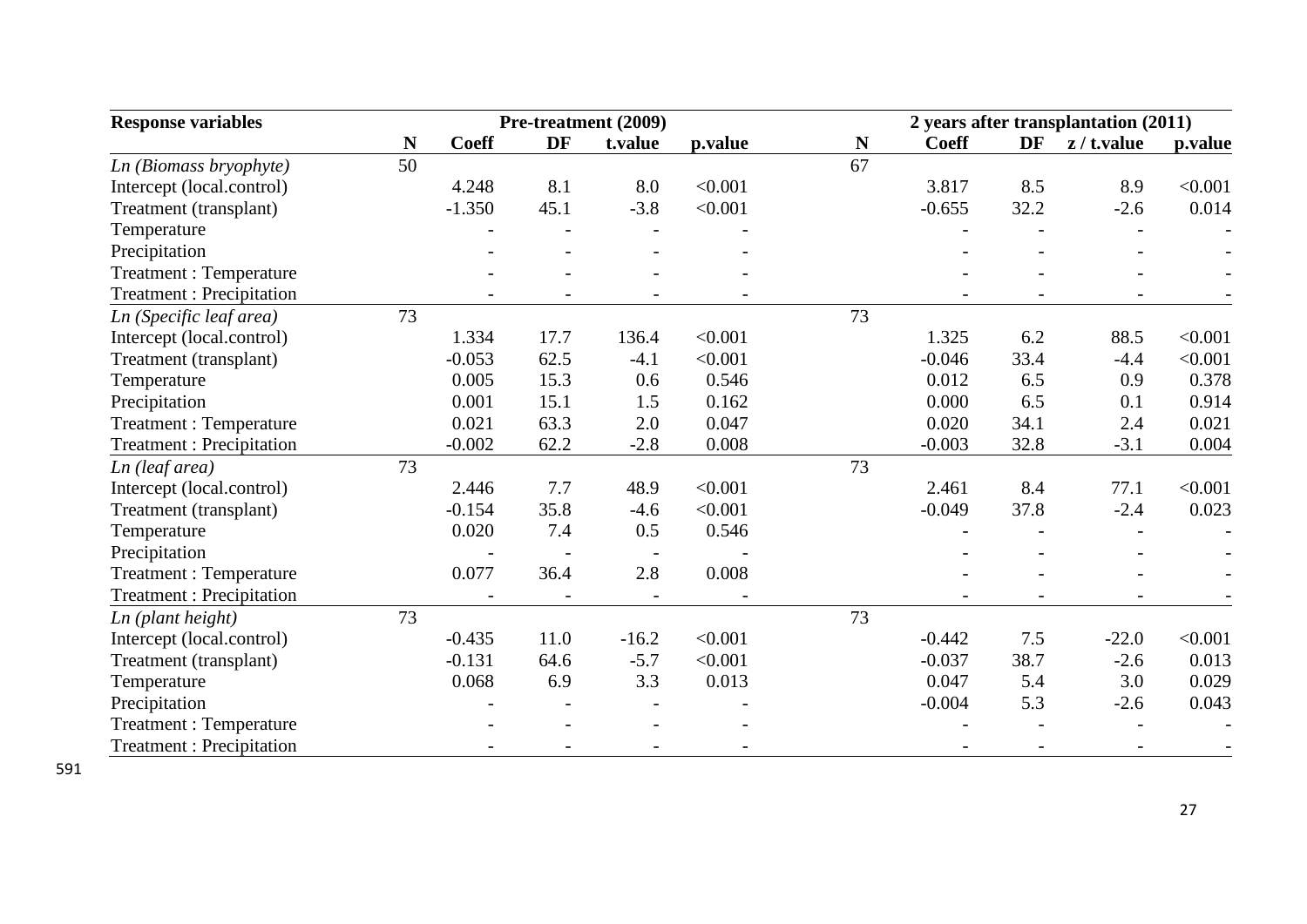592 Table 2: Mixed effect models assessing the effect of Δleaf.area and Δplant.height,

593 respectively, on Δseedling.emergence along climatic gradients. The Δs are calculated for each

594 block within each site as the difference between the colder-climate community (transplanted

595 turf originating from a colder site) and the warmer-climate community (control turfs replanted

596 locally). Community-weighted means were used for leaf area and plant height. -: Factored out

597 during stepwise selection. DF: Degrees of freedom estimated by Satterthwaite approximations 598 Similar analyses using Δbiomass vascular plant, Δbryophyte biomass, and ΔSLA showed no

599 significant effects on Δ seedling.emergence (Fig. S1).

| Aseedling.emergence explained by:    | ${\bf N}$ | <b>Coeff</b> | DF   | t.value | p.value |
|--------------------------------------|-----------|--------------|------|---------|---------|
| Ln (leaf area)                       | 36        |              |      |         |         |
| Intercept                            |           | $-1.83$      | 6.9  | $-0.6$  | 0.544   |
| ∆leaf.area                           |           | $-38.12$     | 28.1 | 28.1    | 0.005   |
| Temperature                          |           | $-1.37$      | 5.6  | $-0.6$  | 0.576   |
| Precipitation                        |           |              |      |         |         |
| $\Delta$ leaf.area : Temperature     |           | 30.48        | 31.8 | 2.8     | 0.009   |
| $\Delta$ plant.height: Precipitation |           |              |      |         |         |
| Ln (plant height)                    | 36        |              |      |         |         |
| Intercept                            |           | $-1.89$      | 6.6  | $-0.7$  | 0.537   |
| $\Delta$ plant.height                |           | $-68.60$     | 29.5 | $-3.6$  | 0.001   |
| Temperature                          |           | $-1.23$      | 6.1  | $-0.5$  | 0.630   |
| Precipitation                        |           |              |      |         |         |
| $\Delta$ plant.height: Temperature   |           | 38.58        | 28.9 | 2.4     | 0.022   |
| ∆plant.height: Precipitation         |           |              |      |         |         |

600

601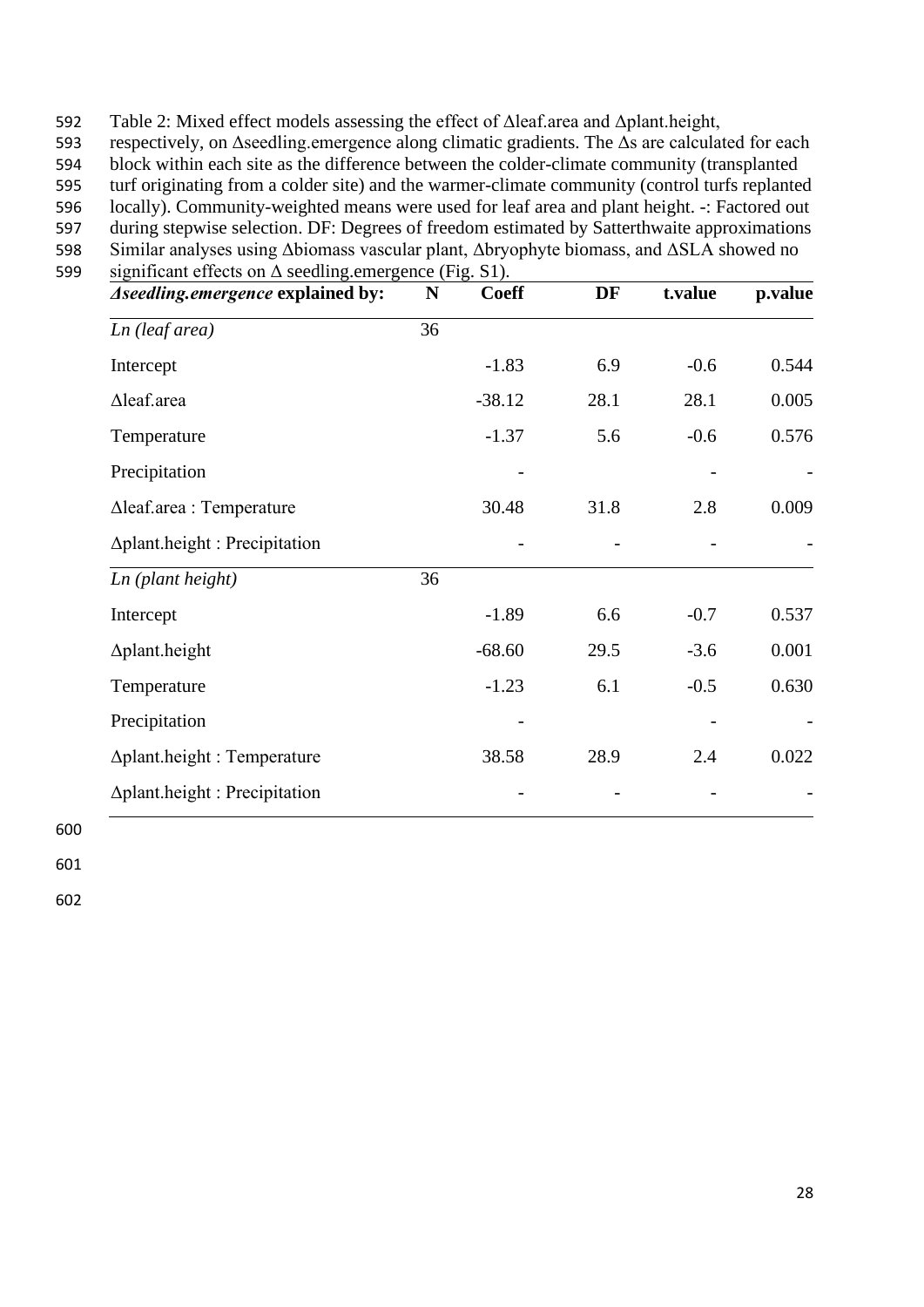

Figure 1: Design of the turf transplant experiment. Turfs with intact plant communities were

transplanted to sites 2°C warmer (straight black arrows) or replanted at the same sites controls

(circular black arrows). Community openness to recruitment, measured as the number of

naturally emerging seedlings were compared between transplanted colder-climate

communities and locally replanted warmer-climate communities (double arrows) after being

exposed to the same climate and seedrain for two years. The experiment was replicated across

two temperature levels (alpine to sub-alpine; sub-alpine to boreal) and four levels of

precipitation (700 to 3200 mm, not shown), and in 5 blocks per site.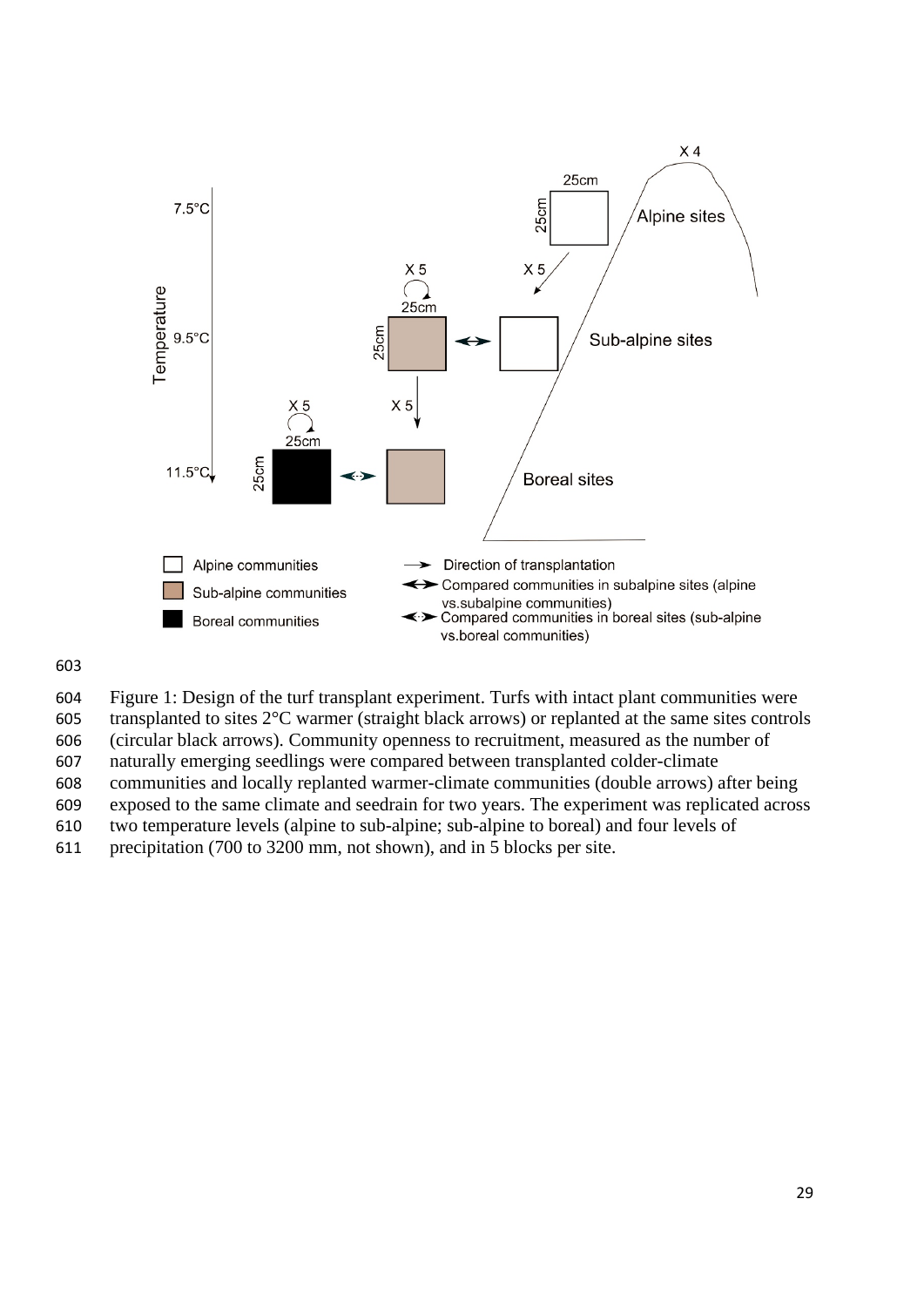

Figure 2: Effect of climate of origin on community openness to recruitment. The figure

compares mean seedling emergence within locally replanted turfs (Control) versus

transplanted turfs originating from 2°C colder sites (Transplant) across eight experimental

contrasts differing in temperature and precipitation (see legend). Each symbol represents the

mean of five replicate blocks.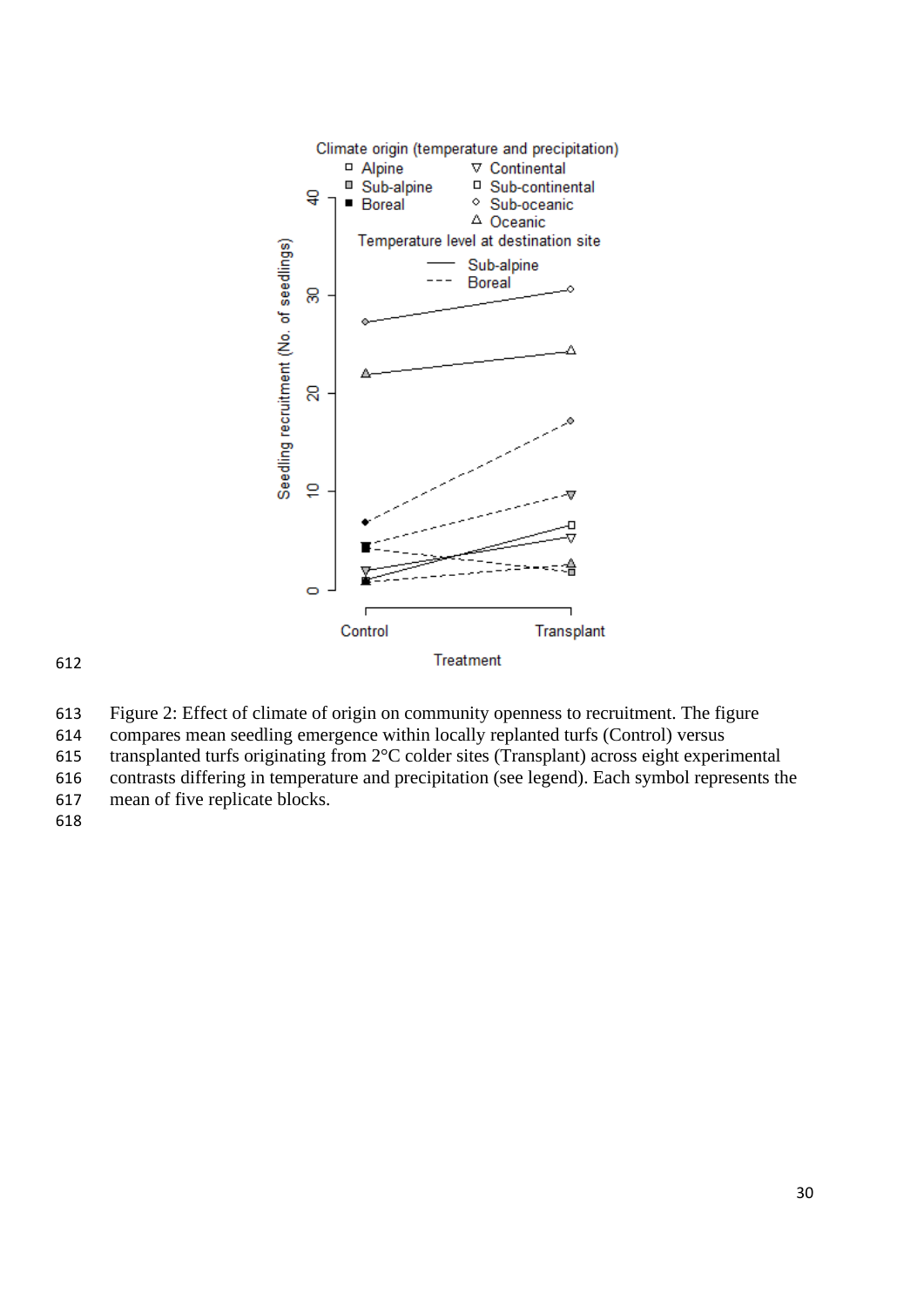

 Figure 3: Averaged community characteristics in warmer-climate communities ("Ctrl": locally replanted turfs) and colder-climate communities ("Transplant": turfs transplanted from colder sites) before the experiment and 2 years after transplantation. Colors of symbols reflects the climate origin of the community (see legend on b)). Straight lines: alpine vs. sub- alpine communities ; dotted lines: Sub-alpine vs. boreal communities. Note that the before transplantation data were sampled when the communities of each pair were still in their different origin sites, and this contrast thus reflects the pre-treatment climate contrasts between adjacent sites along the temperature gradient. When significant interactions between temperature and transplantation treatment were detected, indicating that the magnitude of difference between plot pairs depends on the temperature regime, two p.values are reported, one for each contrast. a, b: Vascular plant biomass index; c, d: Bryophyte biomass index; e, f: community weighted mean (CWM) leaf area; g,h: CWM plant height; i, j: CWM specific leaf area.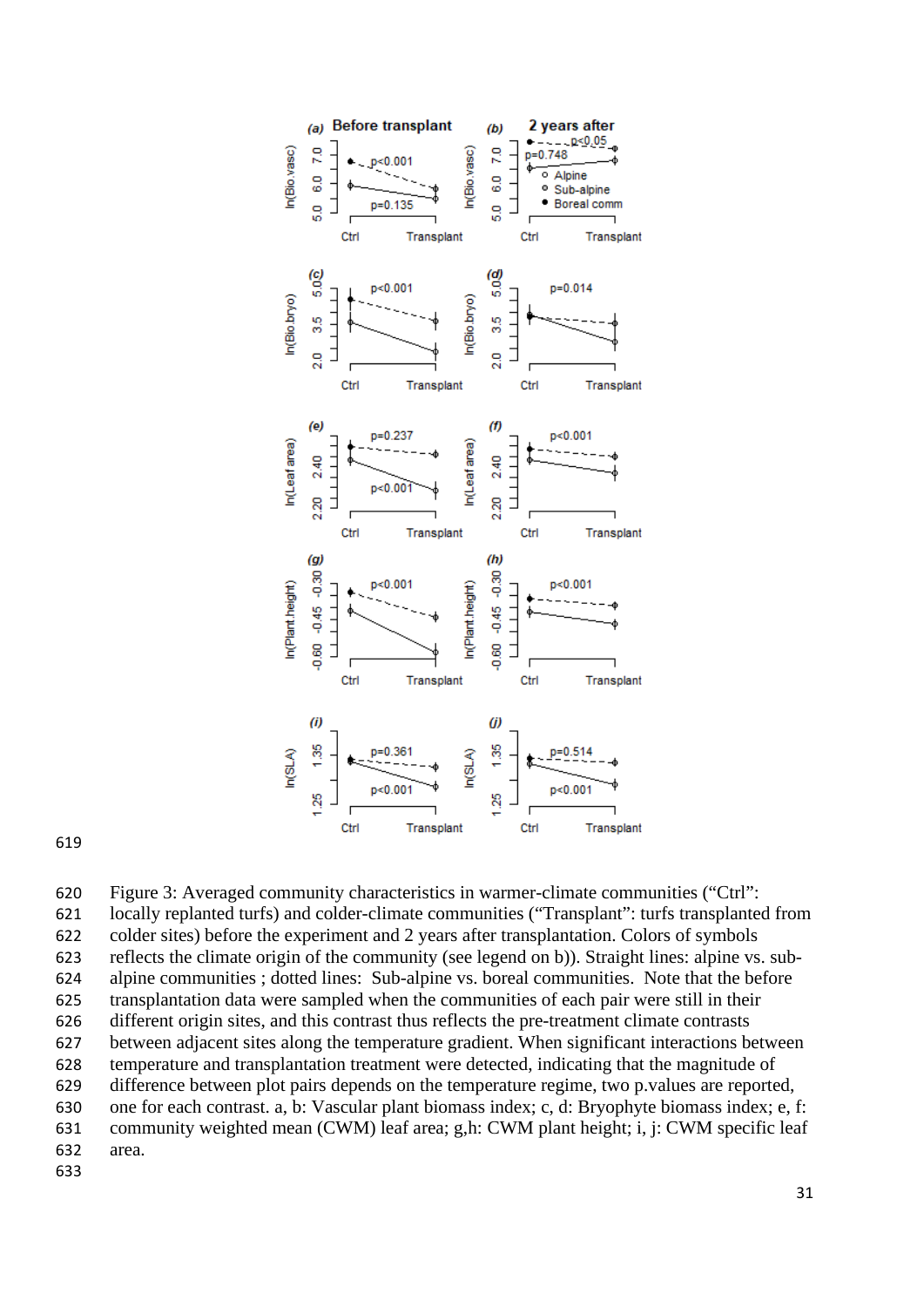

 Figure 4: community openness to recruitment (Δseedling emergence between transplanted plots and locally replanted controls) in response to community-weighted mean leaf area (a) and plant height (b). Δseedling.emergence (#): differences in seedling emergence between warmer-climate controls and colder-climate transplants in number of seedlings.; Δleaf.area, Δplant.height: differences in community characteristics between controls and transplants. Δseedling.emergence did not respond significantly to Δvascular plant biomass, Δbryophyte biomass and ΔSLA (see appendix S1 for similar plots for these traits).